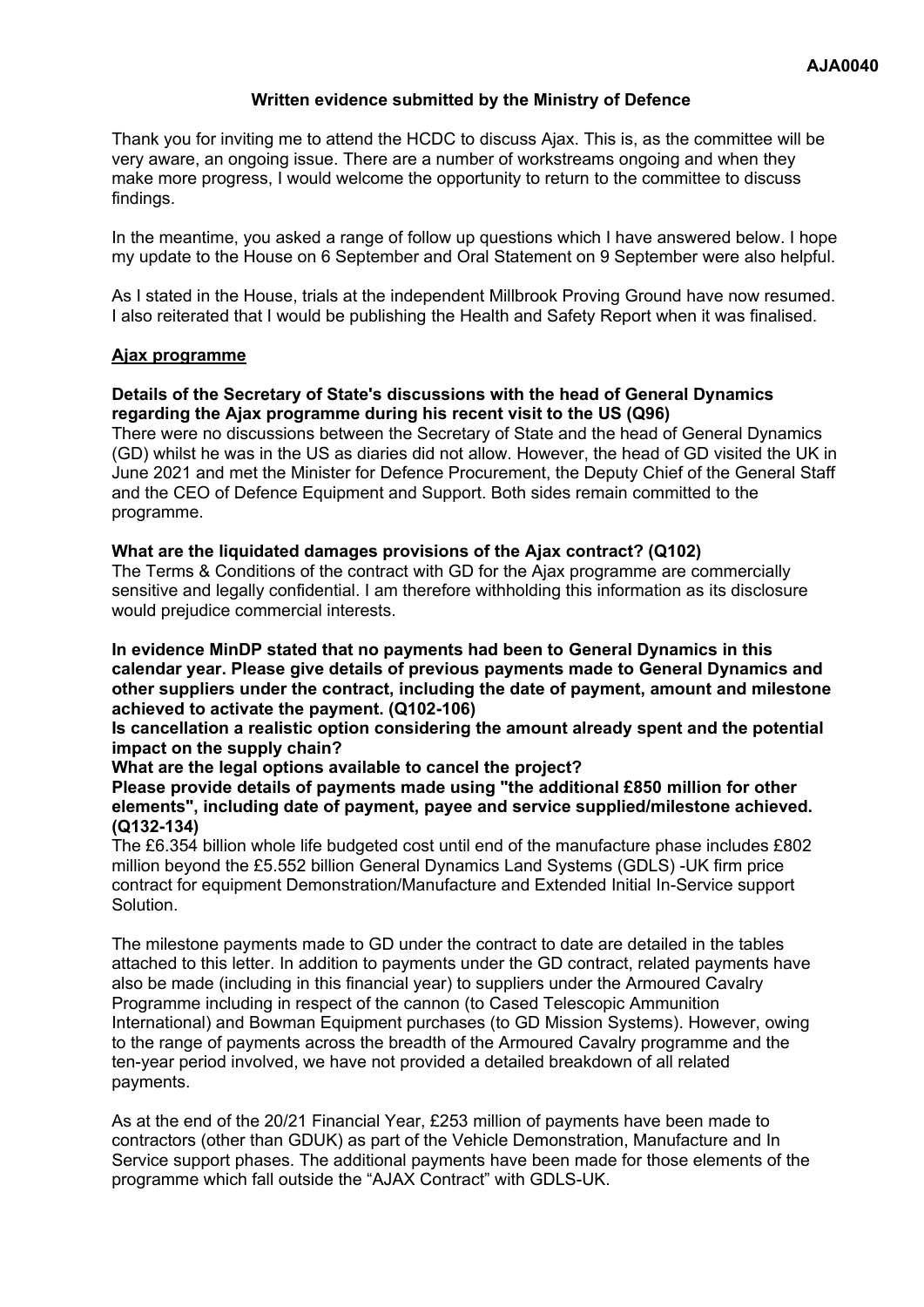Examples of the contractor and service/goods provided include;

- CTAI Manufacture of 40mm Cased Telescopic Cannon for integration on turreted AJAX variant
- GD Mission Systems Certification and purchase of Bowman communication equipment for integration into AJAX vehicles
- Atkins/DSTL/QinetiQ Support to the Demonstration/Manufacture element of the programme.
- SAAB Integration of AJAX into MOD training systems
- NSAF Chain Gun equipment to be fitted to AJAX vehicles as GFE.

#### **Further information on the permanent guarantee of the main parent company. (Q107-108)** The parent company guarantee is between General Dynamics Corporation and the Defence Secretary; the details remain commercially confidential.

# **Further information on the appointment of a full-time SRO for the programme, including timescales and remit of the role. (Q111)**

**Further information on planned changes to MoD SROs for complex programmes.** To assist in the delivery of Ajax we have identified the need for a full time, dedicated Senior Responsible Owner (SRO) who will preferably be able to see the project through to completion, or indeed advise if the project is incapable of being delivered. A short-list of candidates is currently under consideration.

More broadly, we are establishing a cadre of current and potential future SROs across the Department and introducing talent management across the Project Delivery Function akin to other government functions such as Finance and Commercial. We are ensuring that SROs allocate the appropriate amount of their time to their programmes, including ensuring we meet the IPA benchmark of at least 50% of an SRO's time for programmes on the Government Major Projects Portfolio wherever feasible, or unless agreed otherwise with the IPA. We are aligning SRO tenures – including those of military officers – more closely to programme milestones. We continue working with the IPA to access the best cross-government talent and best practice.

### **Further details of the ongoing health and safety review, including its preliminary findings and whether the department will commit to sharing the full reports with the Committee (Q111, Q143 & Q161)**

Extensive work has been undertaken on the Health and Safety aspects of the Noise and Vibration concerns raised on Ajax. The Report is being undertaken independently of the Ajax Delivery Team by the MOD's Director of Health and Safety.

While the Report has not yet been concluded it is apparent that vibration concerns were raised before Ajax Trials commenced at the Armoured Trials and Development Unit in November 2019. In December 2018, an Army Safety Notice introduced restrictions on use in relation to vibration and identified that, in the longer term, a design upgrade was needed to reduce vibration.

I will publish the Health & Safety report once it is finalised, which will contain a full timeline in relation to Health and Safety issues. Key themes likely to emerge from the Report will include:

•The importance of having a culture that gives safety equal status alongside cost and schedule; •The overlapping of Demonstration and Manufacturing phases added complexity, technical risk and safety risk into the programme;

•The value of having strong risk governance for complex projects that promotes access to expert technical advice on safety issues; and,

•Independent certification and assurance of land environment capability should be adopted and modelled on best practice elsewhere in Defence.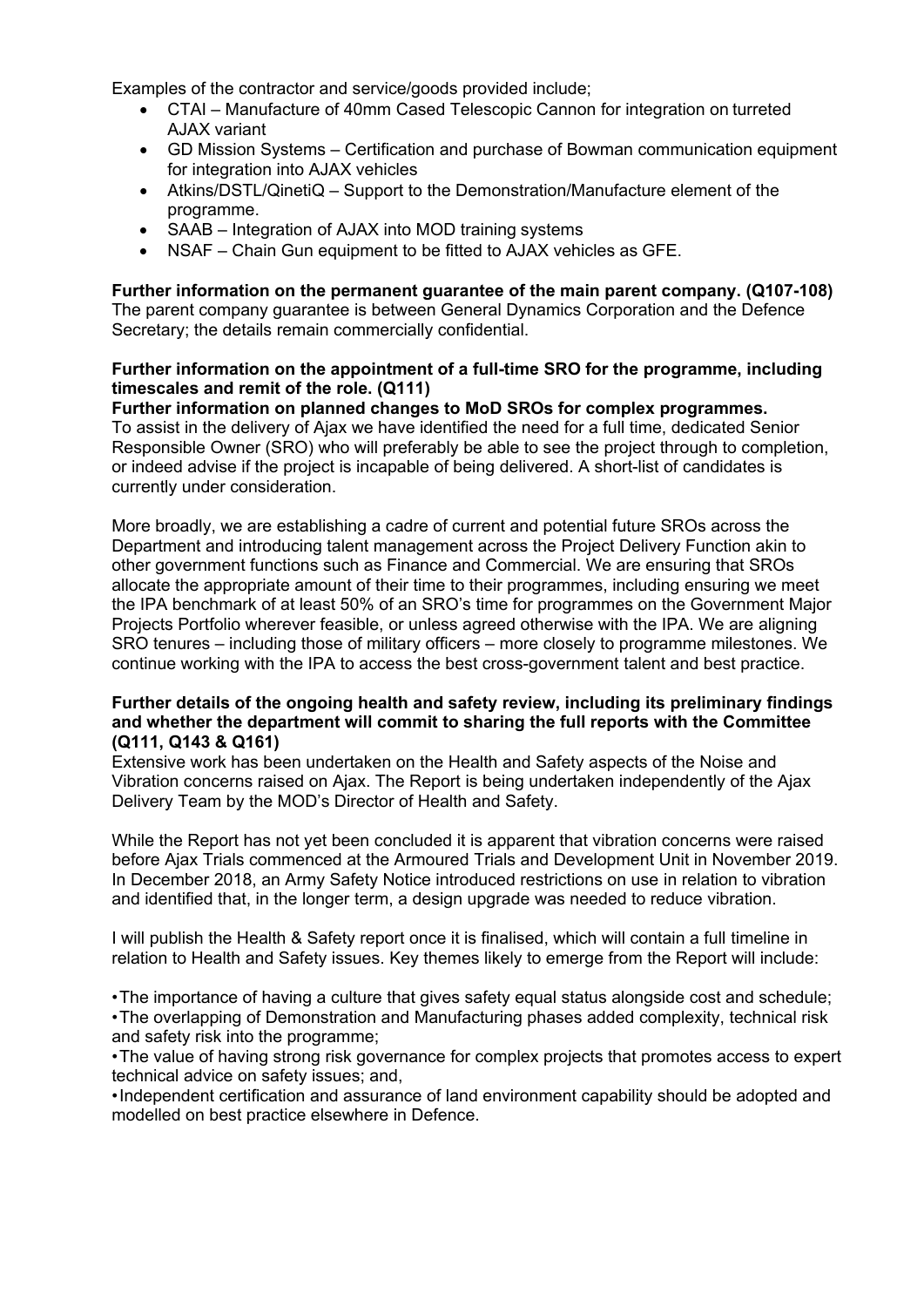### **Further information on the MoD's review of the programme, including terms of reference, timescales and who will carry out the review. (Q111)**

Once the report into the health and safety aspects of Ajax has concluded, we will consider what further investigations are required to see if poor decision making, failures in leadership or systemic organisational issues contributed to the current situation not simply in relation to Health and Safety but more broadly as necessary. Alongside this work is ongoing on the path from IOC to FOC although Initial Operation Capacity will only be confirmed following clear path being established for the resolution of noise and vibration concerns.

### **Further information on the cost and stockpile of ammunition.** (Q113-121)

The exact stockpile levels are operationally sensitive and classified, and procurement costs are commercially sensitive. However, a simple per-unit cost comparison of 30mm and 40mm ammunition fails to incorporate some key differences, as the 40mm Cased Telescoped Cannon and ammunition is a very different capability when considered as a whole system. The 40mm cannon is designed to fire from both a static position or whilst on the move and is a stabilised weapon which means that when the vehicle is moving, the cannon automatically moves and adjusts to continue targeting a static or moving target accurately.

Once a target is engaged, 40mm ammunition achieves a significantly greater effect than 30mm against a range of peer threats and as a complete weapons system, this provides a significant advantage. The 30mm RARDEN Cannon is not stabilised and, to be accurate, must be fired from a static position which also leaves the vehicle more vulnerable to counter-attack. The 30mm cannon is fired in a 3-round burst with greater dispersion than 40mm, whereas 40mm has a far greater degree of accuracy. Therefore, typically, a 40mm mission should require only 25% of the ammunition required for a 30mm mission. Whilst the 40mm is more expensive compared to 30mm on a round by round basis, considering the step change in capability, higher lethality, and the greater effectiveness and survivability of our platforms, this round represents value for money.

### **In their written evidence, CTA International state that they have delivered 477 40CT weapons of the 510 ordered. Following cancellation of WCSP and given that the MoD now only has a requirement for 245 AJAX vehicles with the weapon mounted, what are the plans for the apparent excess weapons?**

Work is ongoing to determine the most effective options for the surplus cannon. Options include retaining for AJAX support; retaining for a future capability; or seek a foreign sale to another partner nation. This work will seek to ensure the maximum benefit can be delivered, both in terms of supporting the AJAX capability in-service and offering the best value for money for the funding that has already been invested. It will also consider the impact on our industry partners (CTAI and BAES) to ensure industry support is not undermined. If any weapons are declared surplus, usual disposal routes will be explored.

## **What is the MoD's estimate of the cost per Ajax vehicle? (Q140-143)**

The total anticipated cost and numbers of vehicles delivered are both known to the Committee. The precise unit price, which differs by variant, remains commercially confidential.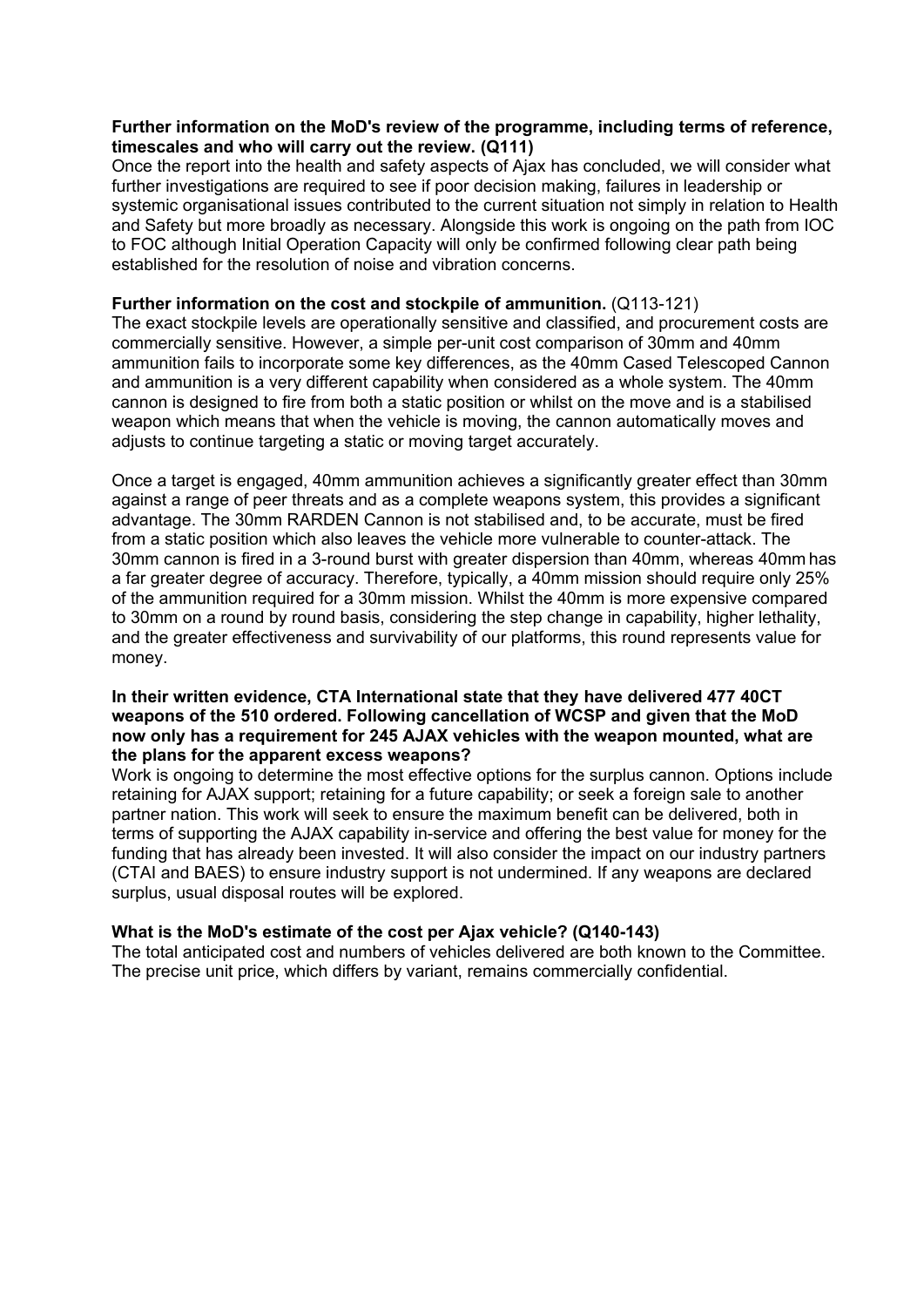### **General Dynamics are content that the vehicle can fire on the move. Does the department agree? If so, when will the MoD certify this?** (Q143)

GDLS-UK are conducting their own trials of vehicles firing on the move Capability Drop 3 is currently identified as the build standard on which firing on the move will be formally certified by the MOD. The timing for delivery of Capability Drop 3 vehicles is subject to resolution of the noise and vibration issues and the production of a robust, risk adjusted schedule.

## **Have Service personnel reported any problems with the turret cracking?**

We are not aware of any reports of AJAX turrets cracking. We would be very willing to investigate any information the HCDC is able to provide on this issue**.**

## **Do you consider weight to be a contributory factor to the noise and vibration concerns?**

Investigations are still ongoing into the root causes of noise and vibration. Until these have completed and been analysed it would be inappropriate to speculate. There are a limited number of known potential causes of Noise and Vibration both mechanical and electrical sources and their combined effect in the system integration. Physical aspects of the vehicle, whether its engine, tracks, weight etc and electrical aspects such as communication systems, of course affect the noise characteristics but we will wait for the Root Cause Corrective Analysis investigation underway to provide evidence rather than speculation.

# **Health and Safety**

**Timeline of reports of the noise and vibration concerns, including dates, who made the reports and to whom** (Q144-147)

**On 12 July 2021, in evidence to the Public Accounts Committee, Sir Simon Bollom stated that you were now finding anecdotal reports of noise and vibration problems causing health concerns in Service personnel. What were the dates and content of these reports and to whom were they made? Why is the department only now identifying them now and does this illustrate a problem with testing protocols?**

The health of our service personnel is our top priority. Extensive work has been undertaken on the Health and Safety aspects of the Noise and Vibration concerns raised on Ajax. The Report is being undertaken independently of the Ajax Delivery Team by the MOD's Director of Health and Safety. While the Report has not yet been concluded it is apparent that vibration concerns were raised before Ajax Trials commenced at the Armoured Trials and Development Unit in November 2019. In December 2018, an Army Safety Notice introduced restrictions on use in relation to vibration and identified that, in the longer term, a design upgrade was needed to reduce vibration. The Health & Safety report will be published once it is finalised, which will contain a full timeline in relation to Health and Safety issues.

## **Details of the December 2018 safety notice regarding vibration on the Ares prototype (Q145)**

Safety Notice 425 issued on 19 December 2018 limited the length of time personnel could operate the vehicle in any 24-hour period owing to potential health concerns of long-term exposure to vibration. It stated that vibration required a long-term design solution.

### **What was the exposure of the 307 Service testing personnel to Ajax during the trials? (Q150)**

As I stated in my update to the House on AJAX on 6 September, I will update the House on the number of personnel affected by noise and vibration in due course, including if any trends become apparent once the data has been analysed.

**Please provide a detailed timeline for the Institute of Naval Medicine (INM) investigation and report, including when trials and testing of Ajax were paused and resumed. (Q156) Please provide the Committee with a copy of the preliminary INM report and final report.** As stated above, the report being led by the MOD's Director of Health & Safety will be published once it is finalised, which will contain a full timeline in relation to Health and Safety issues.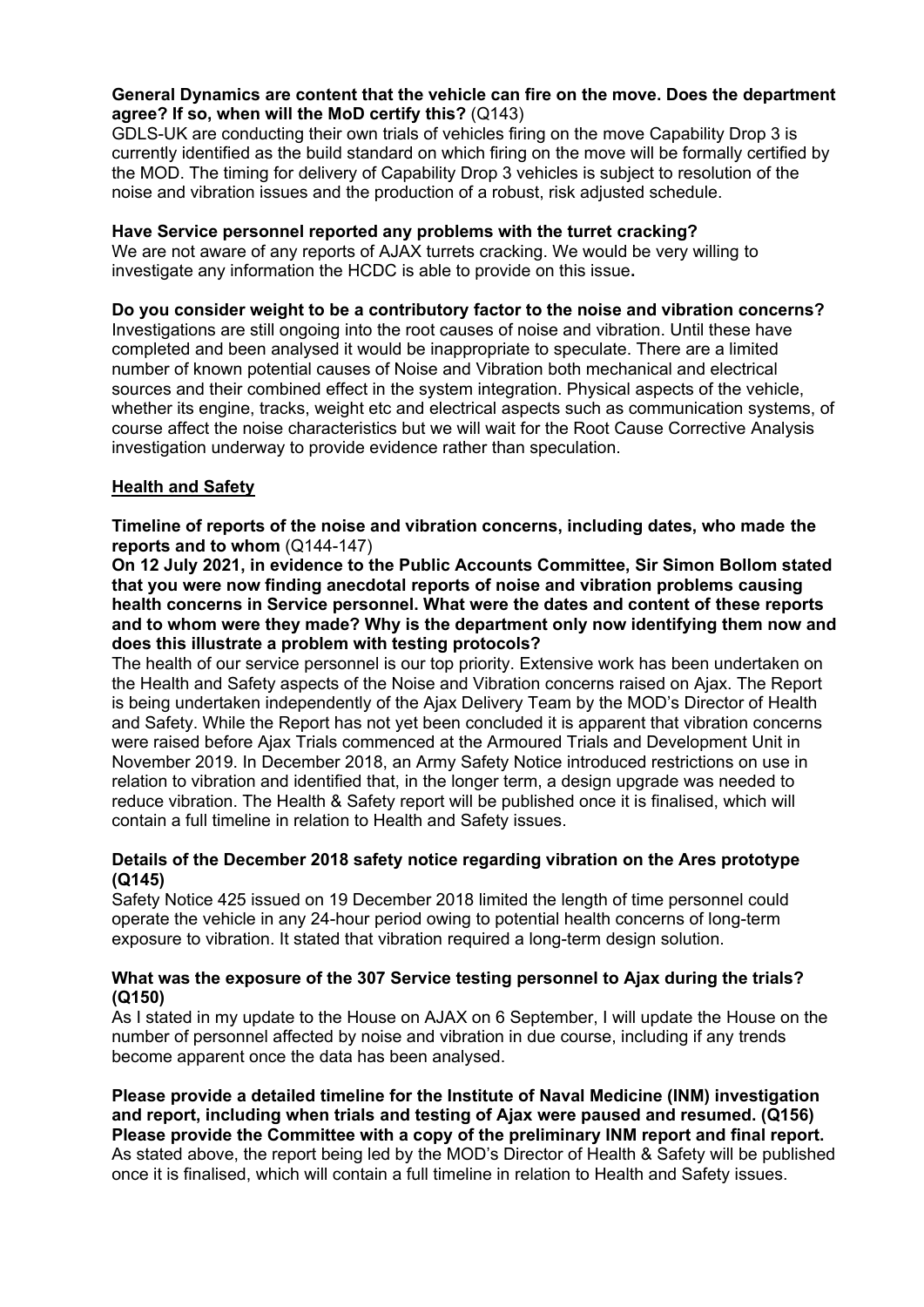# **Please provide further details of the "read code onto the medical record of everyone who has been on the Ajax platform" and a copy of the various questionnaires. (Q158)**

We will annotate the service health records of all those exposed to AJAX with code for exposure start and end dates. This will identify not only those with past exposure, but also those with ongoing exposure. The Army continues to identify and monitor the hearing of all personnel exposed to noise on Ajax, with additional testing put in place where required. The Army is also in the process of identifying any health effects in those potentially exposed to vibration. An example questionnaire is attached.

### **Who is liable for any appropriate compensation to those affected and how much has been paid to date?**

Depending on the circumstances of each claim, Army personnel might wish to make a claim under the Armed Forces compensation scheme or against the MOD. Depending on those circumstances, the MOD might seek to involve its contractor, General Dynamics UK.

### **Have any Service personnel been medically discharged as a result of training/testing on Ajax?**

The health of our service personnel is our top priority. This is why we are monitoring those who may have been exposed to noise and vibration during Ajax trials so closely. Personnel who have used the vehicles have and will undergo specialist assessment.

Those who are assessed to require follow-on support are and will be provided with appropriate treatment, managed by the Army's Occupational Health team. Furthermore, as stated above, individuals' medical records will be annotated to support monitoring. At this stage no one has been identified as being medically discharged as a result of their involvement on Ajax. However, we will continue to analyse the facts and any trends that emerge and I will update the House in due course.

# **Capability**

## **What capability compromises are being considered?**

**Is the department undertaking contingency planning to cancel the project and procure alternative vehicles? How would the capability gap be filled if Ajax is cancelled, including the alternative vehicles have been considered? Is a less complex version of Ajax being considered as an alternative?**

Ajax is an important capability for the Army. The Ajax family of vehicles will provide a stepchange in capability compared to the legacy platforms and systems it replaces. Specifically, Mobility, Intelligence Surveillance Target Acquisition and Reconnaissance (ISTAR), sustainment, connectivity, survivability and lethality are all significantly increased. Plus, the AJAX platform architecture enables growth potential for capability upgrades through life. The MOD is not considering capability compromises. AJAX remains a vital Army element of the IR and the evolution of new Brigade Combat Teams (BCTs). The MOD and General Dynamics are committed to identifying the root causes of the noise and vibration issues and delivering a safe solution. Until then, it is not possible to determine a realistic timescale for the introduction of Ajax vehicles into operational service with the Army. We will not accept a vehicle that is not fit for purpose.

### **Information on the Ajax operational commitment and mitigation measures being considered. (Q122)**

There are a range of capabilities across the Defence and Army portfolio which can be flexed to meet the required operational scenario or should individual elements not be available due to other commitments or issues. The Force Structure such as a Battle Group is not a fixed structure and elements come together to meet the required operation at the time – there will be a range of choices available to meet Defence needs. I am withholding further detail on this as its disclosure would, or would be likely to prejudice the capability, effectiveness or security of the Armed Forces.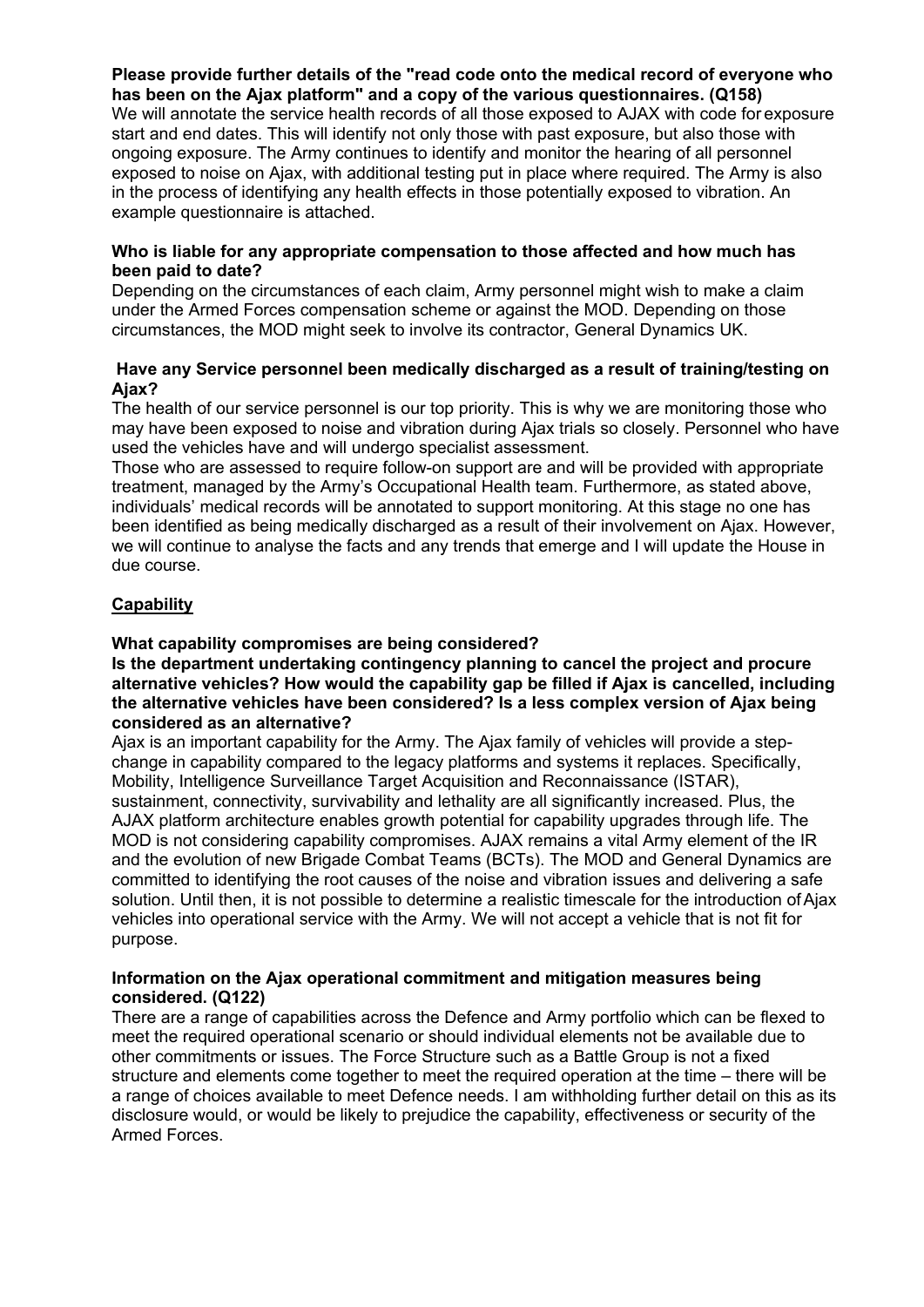### **What has gone well with the Ajax programme and contract?**

Ajax is a digital platform with a range of mission systems that provides a significant enhancement to the Army's reconnaissance capability. Its digital architecture provides the ability to bolt on additional systems as technology develops, thereby future proofing the capability. The 40mm cannon, with its range of munitions, provides a step change in lethality for this class of vehicle and its protection is first in class and configurable for a range of missions and threats. Contractually the 'Recast' maintained the programme within the Cost Approval Envelope via a firm price contract. In addition to the delivery of Capability Drop 1 vehicles, the infrastructure and training simulator rollout is on track, with training systems in place at Upavon and Bovington, with more sites scheduled for Tidworth, Warminster, Bulford and Lyneham.

In summary 11 system training devices and 6 driver training devices have already been delivered and are operating. Improvements to Kirkcudbright ranges for operational 40mm certification is on schedule and due by August 2022. In addition to questions on Ajax, the committee also requested responses on the following questions relating to Covid:

### **What percentage of the military workforce is self-isolating and how many of these were due to notifications from the NHS Test and Trace app? (Q94)**

As at 29 July, 8,369 (5%) UKAF personnel were absent from work due to COVID-19, of those, 6,593 were self-isolating, equivalent to 4% of the UKAF. Of which 5,983 (7%) Army personnel were absent from work due to COVID-19, of those 4,250 were self-isolating, equivalent to 5% of the Army. The MOD does not collate statistics on the number of personnel contacted by NHS Test and Trace, nor does MOD require personnel to report centrally on the number who are able to work from home whilst self-isolating.

### **Can you confirm recent reports that Service personnel have been ordered to turn off the NHS Test and Trace app? If so, who made the decision and for what reason?**

Defence has encouraged all personnel to download and use the NHS COVID app in order to contribute to the national test and trace effort. In line with NHS guidance, Defence policy states that personnel leaving their phones in lockers, safes or vehicles during the working day (and therefore not being carried by their owners) must ensure that either the phone itself, or its Bluetooth capability, or the contact tracing functionality in the app, is turned off. This will prevent the app generating false contacts from devices nearby. As the Committee will appreciate, there are small numbers of personnel engaged in highly sensitive work who have been directed not to use the app who will instead be subject to 'manual' contact tracing if necessary.

#### **Jeremy Quin MP, Minister for Defence Procurement 15th September 2021**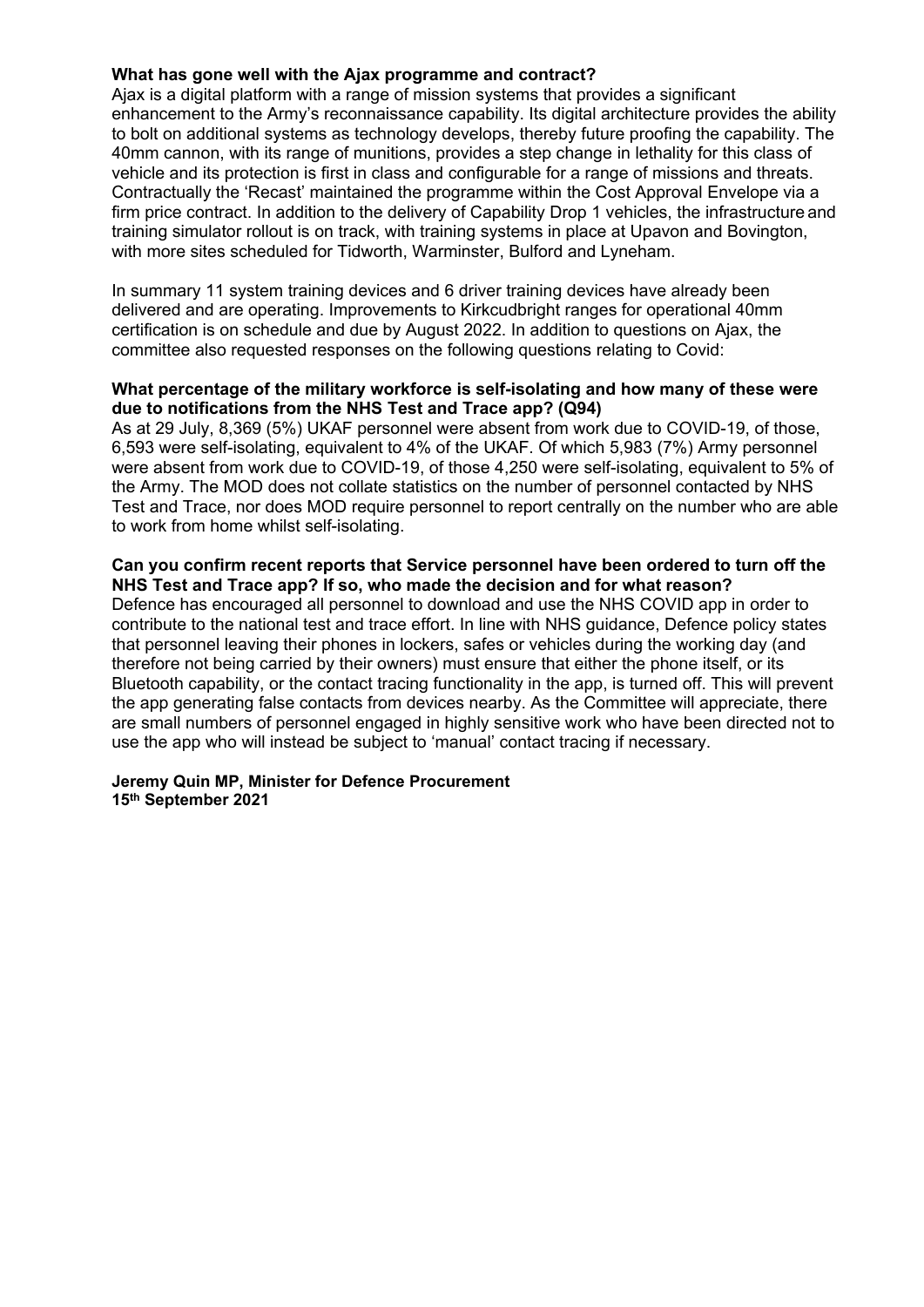Annex C to 2010DIN06-034 dated Nov 10

# Annual Health Screening Questionnaire

|                                        | <b>WHOLE BODY VIBRATION SELF ASSESSMENT</b><br><b>QUESTIONNAIRE (Post-Exposure)</b> | <b>MOD Form</b><br><u>5056</u><br><b>Intro 7/10</b> |
|----------------------------------------|-------------------------------------------------------------------------------------|-----------------------------------------------------|
| Please complete in block capitals      |                                                                                     |                                                     |
| <b>Name</b>                            |                                                                                     |                                                     |
| Unit & Place of<br>Work.               |                                                                                     |                                                     |
| <b>Trade/Occupation</b>                |                                                                                     |                                                     |
| <b>Staff No</b>                        |                                                                                     |                                                     |
|                                        |                                                                                     |                                                     |
| <b>Section A: History of symptoms:</b> |                                                                                     |                                                     |
|                                        | During last 7 days                                                                  | During last 12 months                               |
| Do you have aches or<br>pains?         |                                                                                     |                                                     |

What part of your body?

| Section B: Relationship to Whole Body Vibration Exposure:                  |  |               |  |               |  |  |  |
|----------------------------------------------------------------------------|--|---------------|--|---------------|--|--|--|
| Do you usually get pain<br>shortly after being on a<br>vibrating platform? |  | For how long? |  | For how long? |  |  |  |

| <b>Section C: Previous Injury:</b>                                                                   |                |
|------------------------------------------------------------------------------------------------------|----------------|
| Have you ever had any<br>injury to the named<br>parts of the body<br>requiring medical<br>treatment? | Date & Details |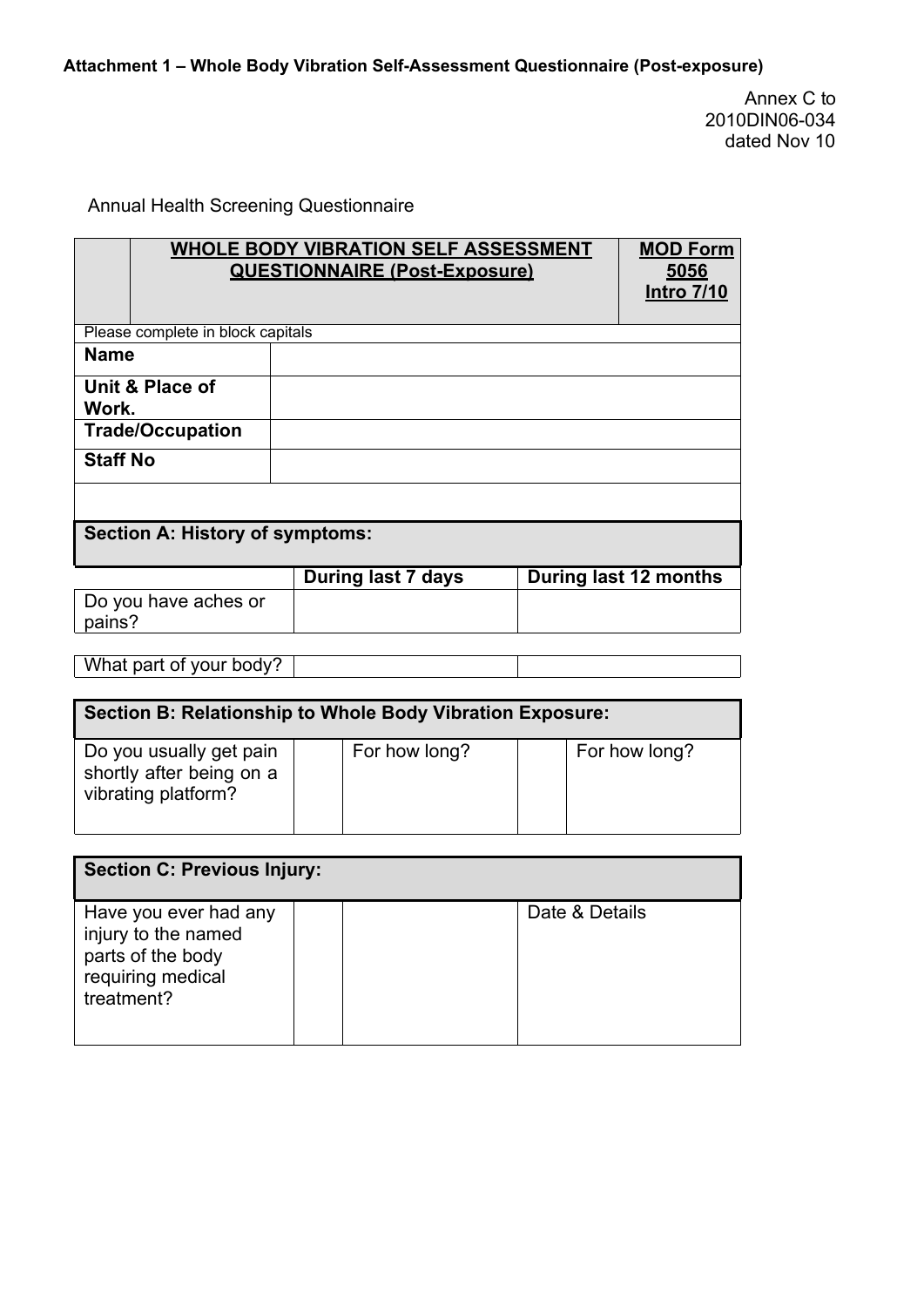| If required you can continue details below                                                                                                                                                                       |  |  |  |  |  |
|------------------------------------------------------------------------------------------------------------------------------------------------------------------------------------------------------------------|--|--|--|--|--|
|                                                                                                                                                                                                                  |  |  |  |  |  |
|                                                                                                                                                                                                                  |  |  |  |  |  |
|                                                                                                                                                                                                                  |  |  |  |  |  |
|                                                                                                                                                                                                                  |  |  |  |  |  |
|                                                                                                                                                                                                                  |  |  |  |  |  |
| <b>Notes:</b>                                                                                                                                                                                                    |  |  |  |  |  |
| <b>For Staff</b>                                                                                                                                                                                                 |  |  |  |  |  |
| If you have selected any two or more options boxes in Section A and one or<br>more options in Section B the questionnaire is now considered to be a positive<br>response.                                        |  |  |  |  |  |
| You must ask your line manager for referral to further medical advice, unless<br>the condition has already been assessed by an occupational health.                                                              |  |  |  |  |  |
| This questionnaire must be taken with you to your appointment with<br>occupational health.                                                                                                                       |  |  |  |  |  |
| If you have not selected two or more options in Section A and one or more options in<br>Section B above, the question is considered to be a negative response.                                                   |  |  |  |  |  |
| You are not required to take any further action other than to make sure this form is<br>emailed with your name, Service/Staff Number, date and "WBV Questionnaire" in the<br>subject field to your line manager. |  |  |  |  |  |
| <b>For Line Manager:</b><br>On receipt of this form you must forward it for inclusion in the electronic<br>Personnel file to PPPA (for civilian personnel) or the medical file (for Services<br>personnel).      |  |  |  |  |  |
| <b>Declaration</b>                                                                                                                                                                                               |  |  |  |  |  |
| I confirm that the information given above is accurate                                                                                                                                                           |  |  |  |  |  |
| Name                                                                                                                                                                                                             |  |  |  |  |  |
| Date                                                                                                                                                                                                             |  |  |  |  |  |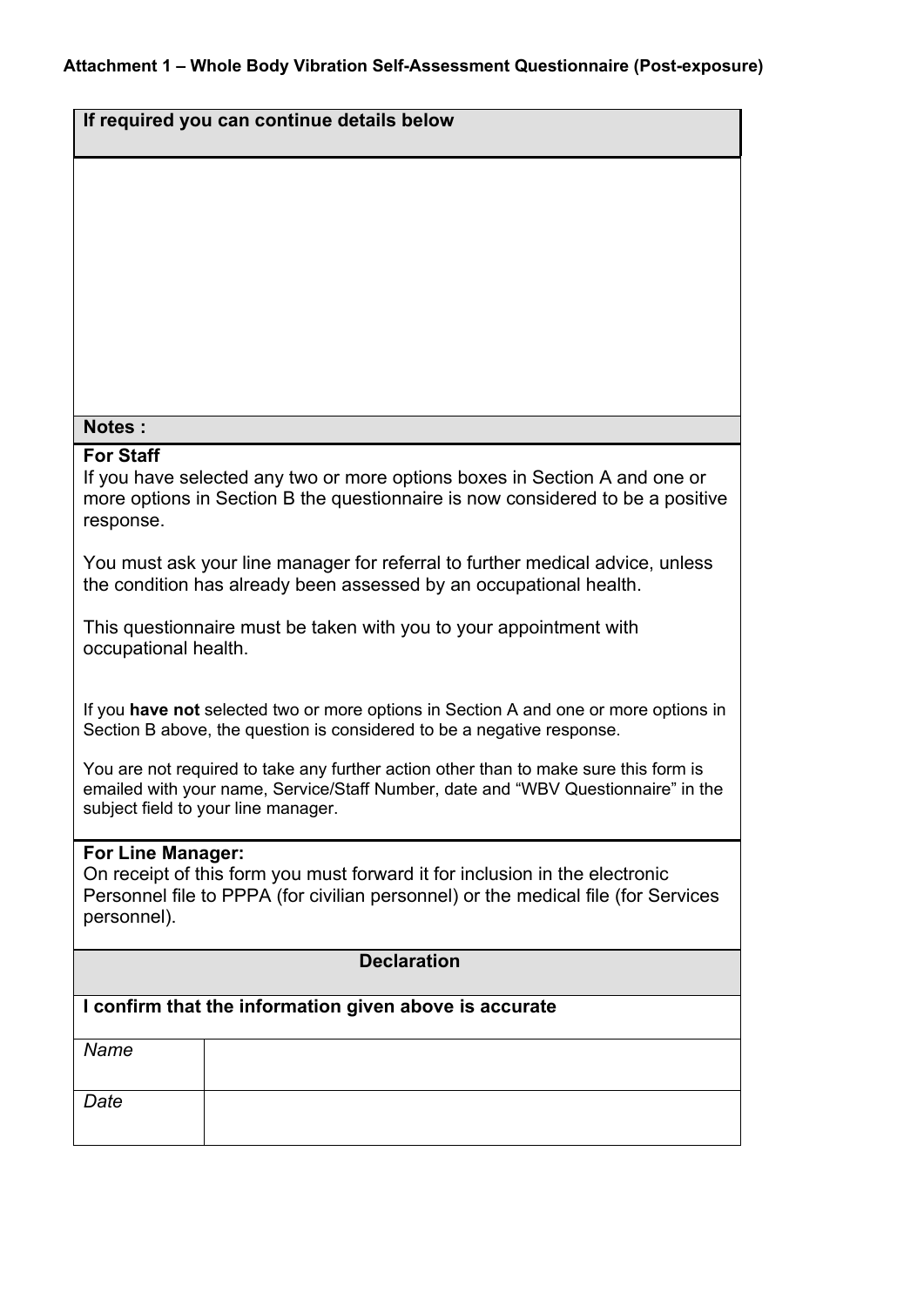## **Attachment 2 – Hand Arm Vibration Health Surveillance Self-assessment**

*OFFICIAL SENSITIVE – PERSONAL PROTECT (When completed)*

| HAND ARM VIBRATION (HAV) HEALTH SURVEILLANCE SELF- ASSESSMENT |  |            |                  |            | <b>MOD Form 5054</b><br>10/2020 |
|---------------------------------------------------------------|--|------------|------------------|------------|---------------------------------|
| Service/Staff                                                 |  | Surname    |                  | Forename   |                                 |
| number                                                        |  |            |                  |            |                                 |
| Rank/Grade                                                    |  | <b>DOB</b> |                  | Trade/     |                                 |
|                                                               |  |            |                  | Occupation |                                 |
| Establishment/                                                |  |            | Location of Work |            |                                 |
| Ship/Unit                                                     |  |            |                  |            |                                 |

*The data collected is for the sole purpose of monitoring health risks from exposure to vibration. The data will be protected in accordance with DPA18 and MOD policy.*

|    | Guidance: Questions 1-5 only apply for pre-exposure assessment                                                                                           |               |  |  |  |
|----|----------------------------------------------------------------------------------------------------------------------------------------------------------|---------------|--|--|--|
| 1. | Have you ever used hand-held vibrating tools, machines or hand-fed processes in<br>your job?                                                             | Yes<br>No.    |  |  |  |
| 2. | If 'Yes', what was the year of first exposure?                                                                                                           |               |  |  |  |
| 3. | When was the last time you used vibrating tools or machines?                                                                                             |               |  |  |  |
| 4. | Have you ever had any serious disease of joints, skin, nerves, heart or blood<br>vessels that could be adversely affected by using vibrating hand tools? | Yesl INo      |  |  |  |
| 5. | Have you ever had any neck, arm or hand injury or operation that could be<br>adversely affected by using vibrating hand tools?                           | Yesl I<br>No. |  |  |  |
|    |                                                                                                                                                          |               |  |  |  |
|    | Guidance: Questions 6-19 apply for pre-exposure and annual assessment                                                                                    |               |  |  |  |
|    | the contract of the contract of the contract of the contract of the contract of the contract of the contract of                                          |               |  |  |  |

|  |  | Have you been using hand-held vibrating tools, machines or hand fed processes in<br>$6.$ your job, or if this is a review, since your last assessment? | ∣ Yes∏ No Γ |
|--|--|--------------------------------------------------------------------------------------------------------------------------------------------------------|-------------|
|--|--|--------------------------------------------------------------------------------------------------------------------------------------------------------|-------------|

**For annual assessment only,** if you answer NO to question 6 or it is more than 2 years since last exposure there is no requirement to answer further questions - inform your Line Manager and follow the process detailed in guidance note for forwarding of completed forms.

| 7.  | Are you suffering from loss of grip strength in your hands and/or do you have pain in<br>your wrist and arm?                                                                                               | $Yes \nightharpoonup No$ |
|-----|------------------------------------------------------------------------------------------------------------------------------------------------------------------------------------------------------------|--------------------------|
| 8.  | Do you feel that the sensation of touch in any of your fingers has decreased?                                                                                                                              | $Yes \Box No \Box$       |
| 9.  | Do you believe you are being exposed to harmful levels of vibration?                                                                                                                                       | $Yes \nightharpoonup No$ |
| 10. | Do you think that vibrating equipment supplied is not operating effectively and/or not<br>being maintained correctly?<br>(A 'No' answer means that you are satisfied with their operation and maintenance) | No <sub>l</sub><br>Yesl  |
| 11. | Do you have tingling in your fingers/or your fingers go numb for more than 20 minutes<br>after using vibrating equipment?                                                                                  | No<br>Yes                |
| 12. | Do you have numbness or tingling of your fingers at any other time?                                                                                                                                        | $Yes \mid No \mid$       |
| 13. | Do you wake at night with pain, tingling or numbness in your hand or wrist?                                                                                                                                | Yes   No                 |
| 14. | Have you ever suffered from your fingers going white* and numb with exposure to<br>cold?                                                                                                                   | No l<br>Yesl             |
| 15. | If 'Yes' to question 14, do you have difficulty re-warming them when leaving the cold?                                                                                                                     | No<br>Yesl               |
| 16. | Have you noticed any change in your response to your tolerance for working<br>outdoors in the cold?                                                                                                        | Yes   No                 |
| 17. | Are you experiencing any other problems in your hands or arms?                                                                                                                                             | $Yes \cup No \cup$       |
| 18. | Do you have difficulty picking up small objects eg screws or buttons or difficulty<br>opening tight jars?                                                                                                  | $Yes \cup No \cup$       |
| 19. | Are you experiencing any other problems with the muscles or joints of your hands or<br>arms that could be adversely affected by using vibrating hand tools?                                                | Yesl  <br>No l           |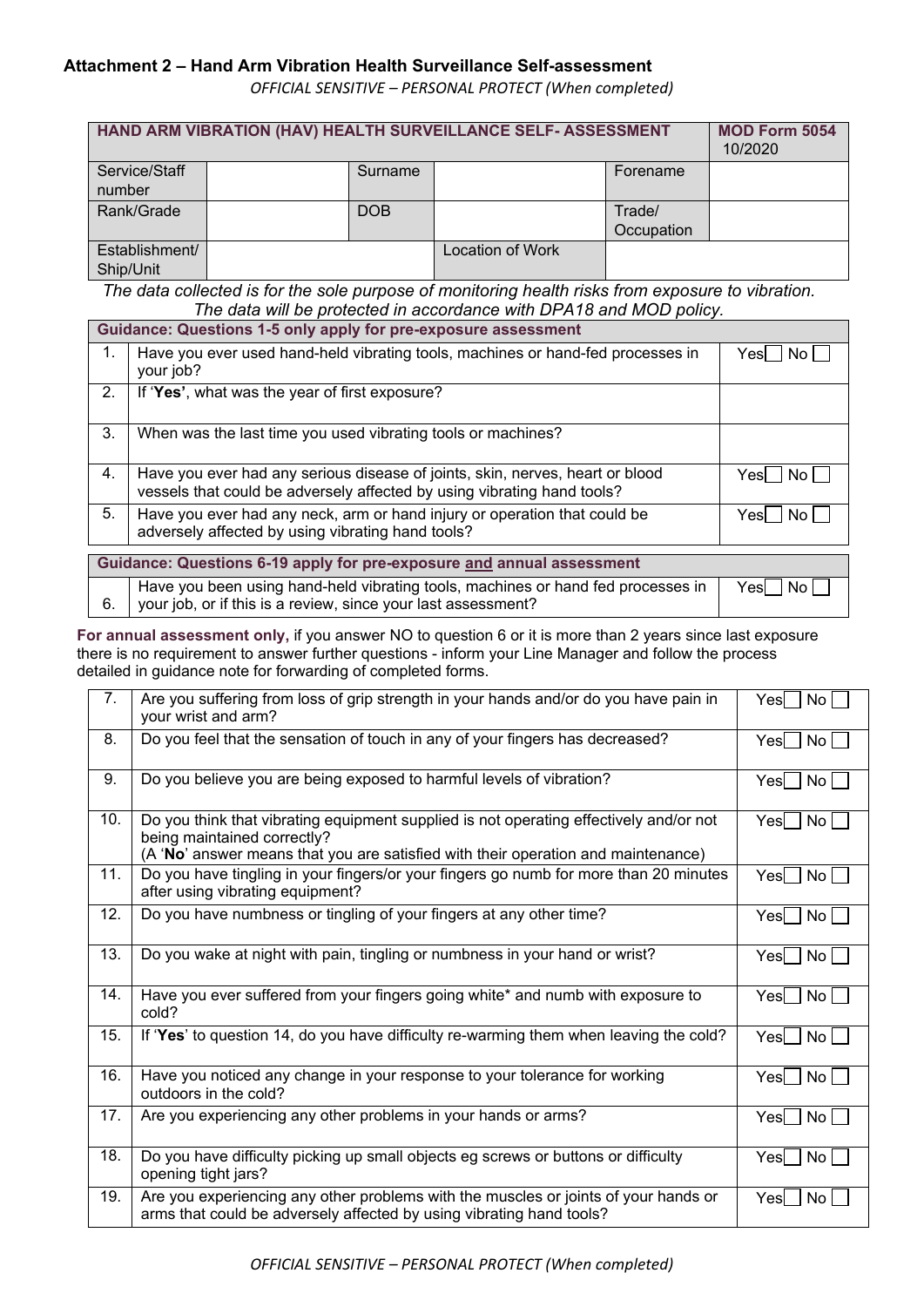*OFFICIAL SENSITIVE – PERSONAL PROTECT (When completed)*

**If you have answered 'Yes' to Questions 4, 5, 17, and/or 19, please give details in box below.**

\* Whiteness means a clear discolouration of the fingers with a sharp edge, usually followed by a red flush.



| Guidance: questions 20-24 apply to annual assessment only |                                                                                                                                                                                                                                       |                              |                |              |  |
|-----------------------------------------------------------|---------------------------------------------------------------------------------------------------------------------------------------------------------------------------------------------------------------------------------------|------------------------------|----------------|--------------|--|
| 20.                                                       | Have you previously reported any of the symptoms detailed above?                                                                                                                                                                      |                              |                |              |  |
| 21.                                                       | If you answered Yes to question 20, have the symptoms been investigated by a<br>Service Medical Officer, General Practitioner or Occupational Health Specialist                                                                       |                              |                | Yesl<br>No l |  |
| 22.                                                       | Was an Occupational Health Assessment carried out?                                                                                                                                                                                    |                              |                | Yesl<br>No l |  |
| 23.                                                       | If health surveillance/health monitoring recommendations were raised as part of the<br>Occupational Health assessment have all recommendations been actioned? If you<br>answer NO advise your Line Manager of all outstanding action. |                              |                | Yesl<br>No.  |  |
| 24.                                                       | Do you consider a further referral to Occupational Health is required?                                                                                                                                                                |                              |                |              |  |
|                                                           | <b>Previous job history</b>                                                                                                                                                                                                           |                              |                |              |  |
|                                                           | Job title/ Function                                                                                                                                                                                                                   | Did it involve<br>vibration? | From<br>(year) | To<br>(year) |  |
|                                                           |                                                                                                                                                                                                                                       | Yesl<br>No.                  |                |              |  |
|                                                           |                                                                                                                                                                                                                                       | Yesl<br>No.                  |                |              |  |
|                                                           |                                                                                                                                                                                                                                       | No<br>Yesl                   |                |              |  |
|                                                           |                                                                                                                                                                                                                                       | No.<br>Yesl                  |                |              |  |

| <b>Declaration</b>                                                               |           |  |      |  |  |  |
|----------------------------------------------------------------------------------|-----------|--|------|--|--|--|
| confirm that the information given above is accurate to the best of my knowledge |           |  |      |  |  |  |
| <b>Name</b>                                                                      | Signature |  | Date |  |  |  |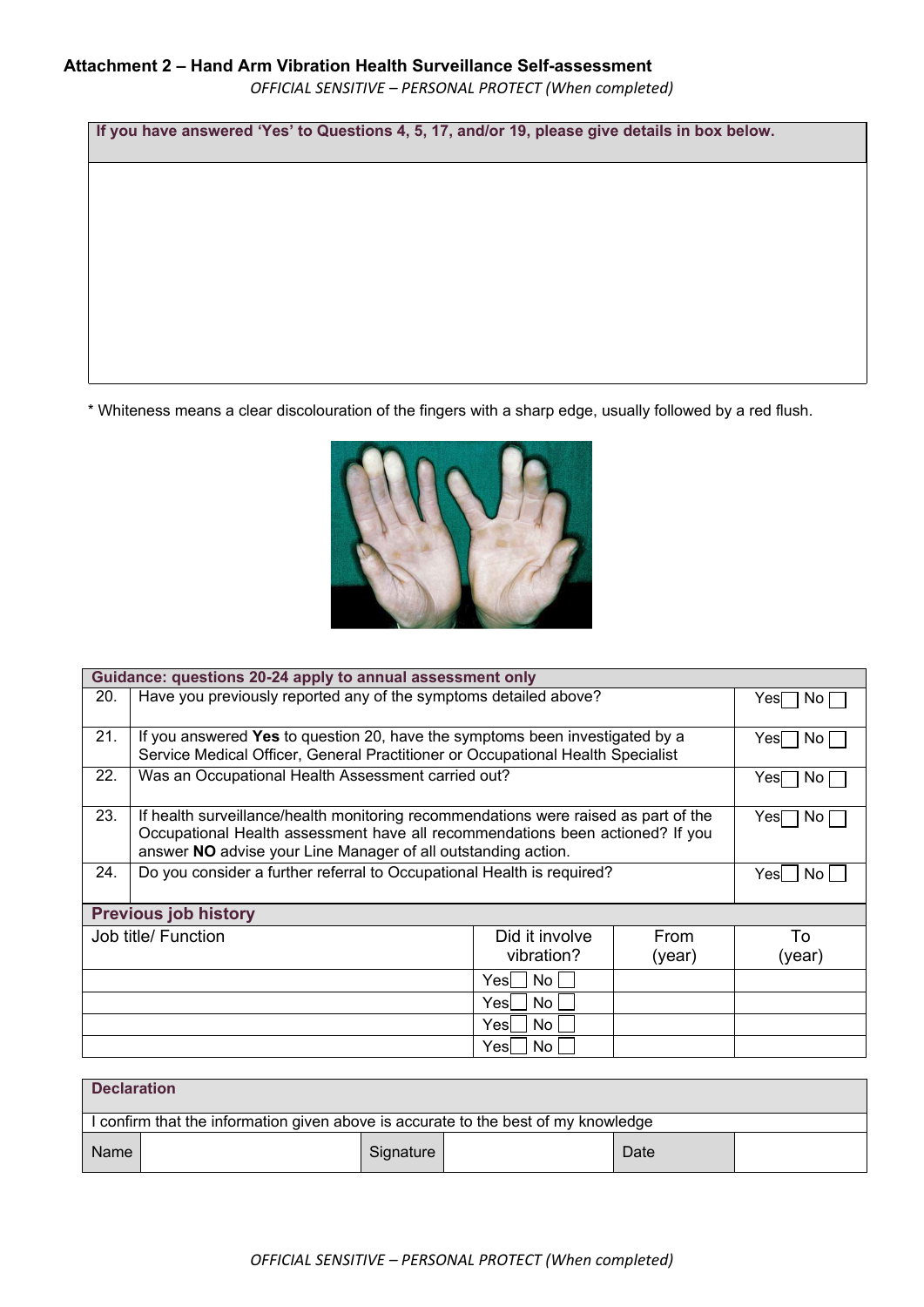*OFFICIAL SENSITIVE – PERSONAL PROTECT (When completed)*

# **Guidance Notes**

#### **Completing the form**

For Pre-exposure assessment complete questions 1 to 19 For Annual assessment complete questions 6 to 24

**For Staff:**

#### **Positive Response**

**Pre exposure:** If you answered '**Yes**' to questions 4 to 19, you will need to inform your Line Manager (you are not required to show your Line Manager the form). Your Line Manager will refer you to Occupational Health via Defence Business Services – Civilian Personnel (DBS - CP) for civilians or local Medical Facility for Service Personnel, for an assessment.

**Annual assessments:** If you answered '**Yes**' to questions 6 to 24 you will need to inform your Line Manager (you are not required to show your Line Manager the form. However, to enable them to decide if arrangements need to made to refer you to Occupational Health it will be necessary to provide your answers to questions 21 to 24, failure to disclose this information could limit the action the Line Manager can take)

This questionnaire must be taken with you to your appointment with Occupational Health and a copy will be retained by them.

#### **Negative Response**

If you have answered 'No' to questions 1 and 4 to 24, inform your Line Manager that you have completed the assessment and you have answered No to the questions asked (you are not required to show your Line Manager the form).

The completed form is to be posted or e-mailed (marked "Official Sensitive Personal HAVS Assessment") to DBS-CP for civilians, for Service Personnel the form is to be handed-in in a similarly marked envelope to your local Medical Facility for inclusion in your Electronic Integrated Health Record (EIHR). **For Line Manager:** (You do not have an automatic right to see the completed form)

**Pre exposure assessment:** If a member of staff advises you that they have given a positive response for Hand Arm Vibration, you are to request that Occupational Health (DBS-CP for civilians or local Medical Facility for Service Personnel) assess your member of staff and advise you accordingly on any recommended changes (eg equipment, work processes etc.) necessary to mitigate risk.

**Annual assessments:** If a member of your staff advises you that they have given a positive response for Hand Arm Vibration, you are to request the member of staff to provide the details recorded for questions 20 - 24, which will allow you to determine whether the member of staff should be referred for an Occupational Health assessment<sup>1</sup>. Occupational Health referrals should be made to DBS-CP for civilians or local Medical Facility for Service personnel. The DBS-CP or Medical Facility should assess your member of staff and advise you accordingly on any recommended changes (eg equipment, work processes etc) necessary to mitigate any risk.

If a member of staff is dissatisfied with the operation or maintenance of equipment (question 10), you must investigate and ensure that all equipment is properly maintained and operating correctly. **For DBS-CP/Local Medical Facility:**

Completed forms must be recorded on staff medical/personnel records (HRMS / EIHR).

<sup>&</sup>lt;sup>1</sup>If the member of staff declines to disclose this information, this limits the line manager's options and the member of staff should be referred for an Occupational Health assessment.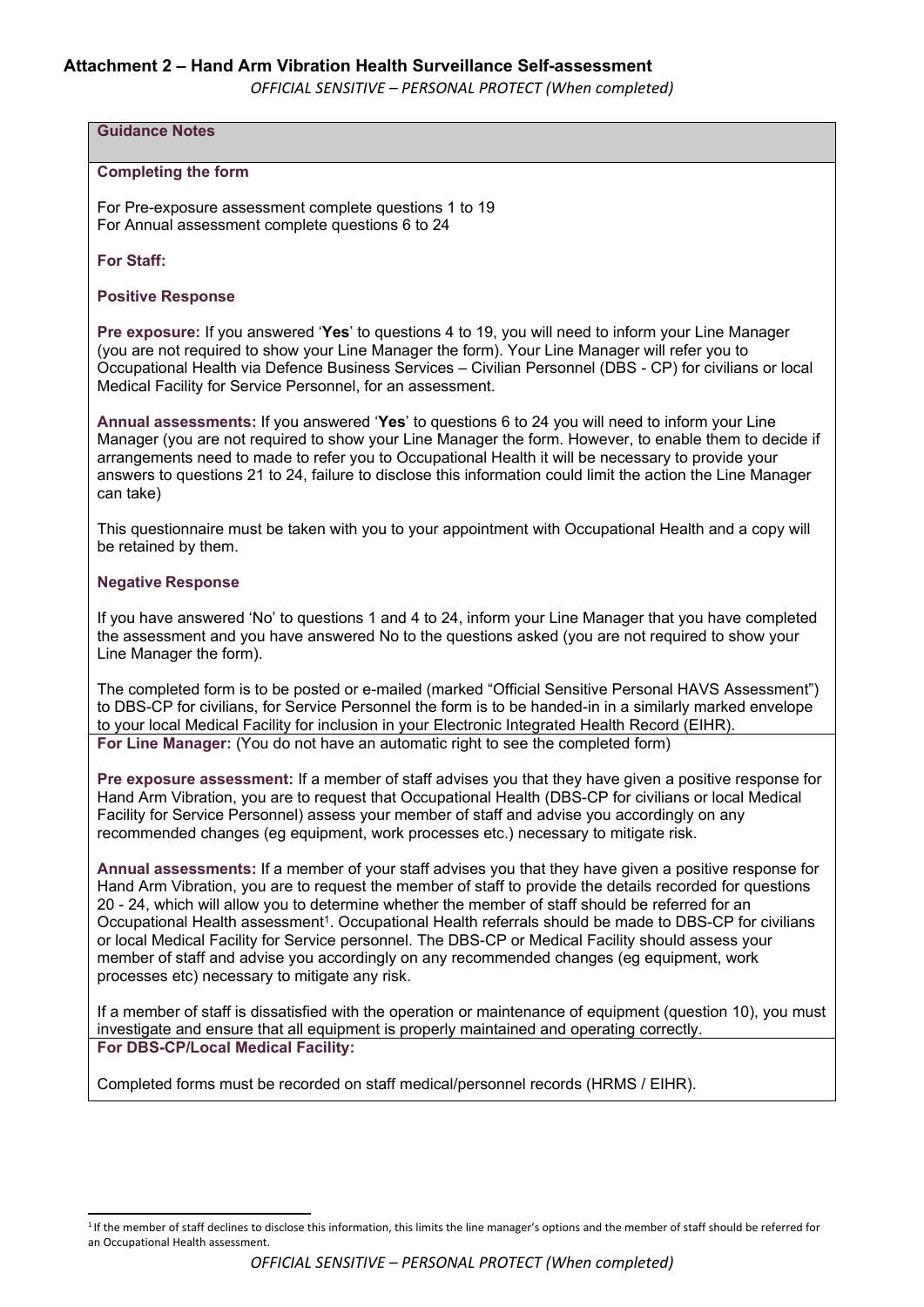| <b>SP Number</b> | Ref              | <b>Definition</b>                                                   | <b>MOD Financial Year Paid</b> |    | <b>Accounting Period Paid Value Inc VAT w Concss</b> |
|------------------|------------------|---------------------------------------------------------------------|--------------------------------|----|------------------------------------------------------|
|                  | 1 K7             | CP 25, CP 29, CP 34, CP35 Initial payment                           | 2012/2013                      | 9  | 1,675,200.00                                         |
| AM1              | K7               | Preliminary Design Review (Final)                                   | 2012/2013                      | 9  | 13,468,152.00                                        |
| AM1a             | K7a              | Preliminary Design Review                                           | 2011/2012                      | 12 | 12,000,000.00                                        |
| AM1b             | K7b              | Preliminary Design Review                                           | 2012/2013                      | 3  | 12,000,000.00                                        |
| AM <sub>2</sub>  | K16              | Milestone K16 (Scout CDR)                                           | 2015/2016                      | 3  | 3,600,000.00                                         |
| AM <sub>2</sub>  | K17              | Milestone K17 (ES CDR)                                              | 2015/2016                      | 3  | 2,400,000.00                                         |
| AM <sub>2</sub>  | K18              | Milestone K18 (System CDR Anchor Milestone 2)                       | 2015/2016                      | 3  | 1,200,000.00                                         |
| AM <sub>2</sub>  | PP3              | Milestone PP3 (MRR1)                                                | 2015/2016                      |    | 1,200,000.00                                         |
| AM2.1/SP17a      | K24              | Milestone K24 (ES Repair TRR)                                       | 2016/2017                      | 9  | 9,600,000.00                                         |
| AM2.1/SP17a      | K25              | Milestone K25a (Scout TRR)                                          | 2016/2017                      | 9  | 9,760,320.00                                         |
| AM3 / AM4        | PP7              | PP7a Production 1 PMRS                                              | 2018/2019                      | 9  | 1,800,000.00                                         |
| Advance Payment  | <b>TDP</b>       | <b>Advanced Payments</b>                                            | 2010/2011                      | 8  | 5,400,000.00                                         |
| SP <sub>1</sub>  | K1               | System Requirements Review (Final Payment)                          | 2010/2011                      |    | 2,400,000.00                                         |
| SP <sub>1</sub>  | K1               | System Requirements Review (Part Payment)                           | 2010/2011                      |    | 15,778,211.94                                        |
| SP10             | K10              | Milestone K10 (PMRS & Scout Hull MA CDR)                            | 2014/2015                      |    | 27,300,000.00                                        |
| SP11             | K11              | Milestone K11 (Software CR4.1a)                                     | 2014/2015                      |    | 36,900,000.00                                        |
| SP11             | K11a             | Milestone K11a (Scout BP CDR)                                       | 2014/2015                      |    | 23,520,000.00                                        |
| SP12             | K12              | Milestone K12 (Software Capability Release 3.3b (Scout))            | 2014/2015                      | 11 | 6,000,000.00                                         |
| SP12             | K13              | Milestone K13 (PMRS CDR)                                            | 2014/2015                      | 11 | 17,520,000.00                                        |
| SP13             | K14              | Milestone K14 (BTS Hardware CDR)                                    | 2014/2015                      | 11 | 37,920,000.00                                        |
| SP13             | K15              | Milestone K15 (PMRS TRR)                                            | 2014/2015                      | 11 | 3,600,000.00                                         |
| SP14a            | K19              | Milestone K19 (1st Scout Prototype Chassis AIT Completed)           | 2016/2017                      | 8  | 8,160,000.00                                         |
| SP14b            | K20              | Milestone K20 (T1 Turret Build and EIDP Delivery to GDUK)           | 2016/2017                      |    | 12,360,000.00                                        |
| SP15b            | K18              | Milestone K18 (System CDR Anchor Milestone 2) a + b                 | 2016/2017                      |    | 3,600,000.00                                         |
| SP16a            | K18              | Milestone K18 (System CDR Anchor Milestone 2) c+ d                  | 2016/2017                      | 9  | 2,400,000.00                                         |
| SP16a            | K23              | Milestone K23 (1st Scout Turret to Chassis Integration Completed)   | 2016/2017                      | 9  | 7,380,000.00                                         |
| SP16a            | pp4              | Milestone PP4 (MRR 2)                                               | 2016/2017                      | 9  | 2,400,000.00                                         |
| SP18b            | K27              | Milestone K27 (ES Recovery TRR)                                     | 2016/2017                      |    | 6,525,502.80                                         |
| SP19b            | K28              | Milestone K28 (Scout Live Fire 1 & 2 Trials Completed)              | 2018/2019                      | 3  | 4,806,000.00                                         |
| SP19c            | K <sub>29a</sub> | K29a PMRS V&V Completed                                             | 2018/2019                      | 9  | 480,000.00                                           |
| SP <sub>2</sub>  | K <sub>2</sub>   | <b>Major Contracts Placed</b>                                       | 2010/2011                      | 12 | 2,400,000.00                                         |
| SP <sub>2</sub>  | K2               | Major Contracts Placed (Part Payment)                               | 2010/2011                      | 9  | 21,062,955.60                                        |
| SP21c            | K31a             | K31a ES Roles V&V Complete                                          | 2018/2019                      | 9  | 270,000.00                                           |
| SP <sub>3</sub>  | K3               | Electronic Architecture System Specification Review (Final Payment) | 2011/2012                      |    | 3,600,000.00                                         |
| SP <sub>3</sub>  | K3               | Electronic Architecture System Specification Review (Part Payment)  | 2011/2012                      |    | 21,833,757.60                                        |
| SP4              | K4               | Integrated Baseline Review AND System Design Review (Turret)        | 2011/2012                      |    | 4,283,816.40                                         |
| SP <sub>5</sub>  | K5               | System Design Review (1st Part)                                     | 2011/2012                      |    | 32,196,219.60                                        |
| SP <sub>5</sub>  | K5               | System Design Review (2nd Part)                                     | 2011/2012                      |    | 15,000,000.00                                        |
| SP <sub>5</sub>  | K5               | System Design Review (Final)                                        | 2011/2012                      |    | 15,000,000.00                                        |
| SP <sub>6a</sub> | K6               | Preliminary Design Review (Platform) (Part Payment)                 | 2011/2012                      | 9  | 17,360,001.60                                        |
| SP6b             | K6               | Preliminary Design Review (Platform) (2nd Part Payment)             | 2011/2012                      | 12 | 14,400,000.00                                        |
| SP6b             | K6               | Preliminary Design Review (Platform) (Final Payment)                | 2012/2013                      | 3  | 2,960,368.80                                         |
| SP7              | K8               | <b>CBP Trials Readiness Review</b>                                  | 2012/2013                      | 12 | 20,400,000.00                                        |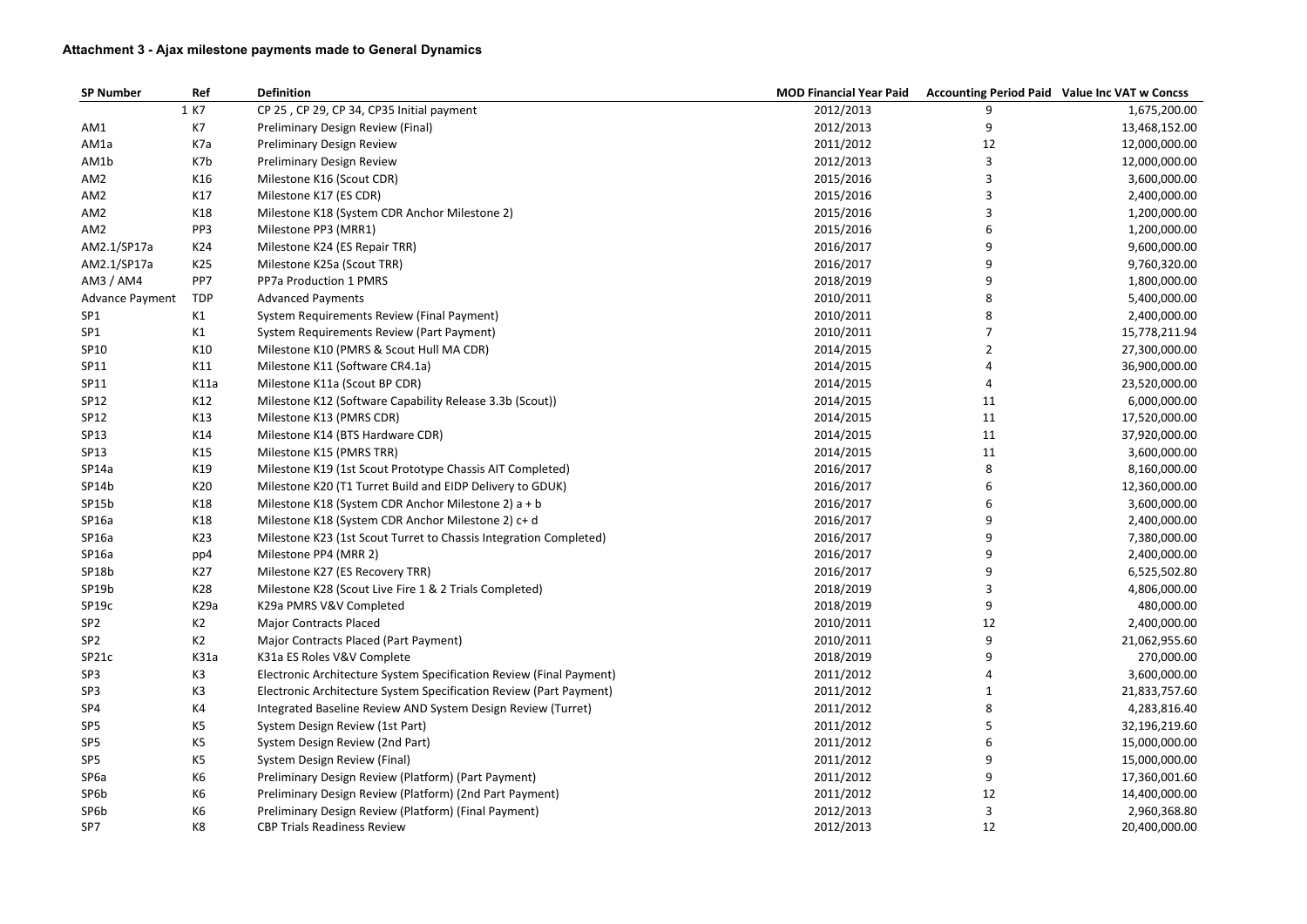### **Attachment 3 - Ajax milestone payments made to General Dynamics**

| SP <sub>9</sub>    | K8b               | Milestone K8b (AM1.2)                                                            | 2013/2014 | 9  | 65,400,000.00 |
|--------------------|-------------------|----------------------------------------------------------------------------------|-----------|----|---------------|
| SP9                | K9                | Milestone K9 (BP CDR)                                                            | 2013/2014 | 9  | 45,000,000.00 |
| SP16b              | K <sub>23</sub> b | K23b 1st Scout Turret to Chassis Integration Completed Residual Activity         | 2020/2021 | 6  | 1,458,000.00  |
| SP16b              | K <sub>23</sub> b | K23b 1st Scout Turret to Chassis Integration Completed Residual Activity - CDRLS | 2020/2021 | 6  | 162,000.00    |
| SP17b              | K <sub>25</sub> b | K25b Scout Prototype TRR Residual Activity                                       | 2020/2021 | 6  | 965,182.80    |
| SP12               | K7                | Jigs and Tools                                                                   | 2014/2015 | 11 | 1,286,923.20  |
|                    | 1 K1              | <b>System Requirements Review</b>                                                | 2010/2011 |    | 526,825.20    |
|                    | 1 K5              | System Design Review                                                             | 2012/2013 | 2  | 1,053,650.40  |
| SP13               | 1a2               | Evidence for 1a(2) CTAI Support                                                  | 2014/2015 | 11 | 962,982.00    |
| SP16a              | 1a2               | Evidence for 1a(2) CTAI Support and IIINon-milestone related CDRL's              | 2016/2017 |    | 962,983.20    |
| <b>SP20</b>        | 1a2               | Evidence for 1a(2) CTAI Support and IIINon-milestone related CDRL's              | 2018/2019 | 3  | 90,668.40     |
| SP <sub>23</sub>   | 1a2               | Evidence for 1a(2) CTAI Support                                                  | 2018/2019 |    | 90,668.40     |
| AM <sub>2</sub>    | STR <sub>2</sub>  | Milestone STR 1 (STR SDR)                                                        | 2015/2016 | 3  | 9,600,000.00  |
| AM2.1/SP17a        | STR4              | C2 PIDR1                                                                         | 2016/2017 | 9  | 3,000,000.00  |
| AM3 / AM4          | STR9              | Milestone STR9 (Eng Recce PIDR 1)                                                | 2017/2018 |    | 3,600,000.00  |
| SP14a              | STR <sub>3</sub>  | C <sub>2</sub> IDR                                                               | 2015/2016 | 8  | 10,800,000.00 |
| SP18a              | STR5              | <b>STR 5 (P7 FAT)</b>                                                            | 2016/2017 | 9  | 7,200,000.00  |
| SP19a              | STR6              | STR6 (Eng Recce IDR)                                                             | 2018/2019 | 9  | 1,800,000.00  |
| <b>SP20</b>        | STR7              | Milestone STR7 (C2 TRR)                                                          | 2018/2019 | 9  | 1,710,000.00  |
| SP21a              | STR8              | Milestone STR8 (Medical Ambulance IDR)                                           | 2016/2017 |    | 5,616,000.00  |
| SP21b              | STR8              | Milestone STR8 (Medical Ambulance IDR)                                           | 2017/2018 | 5  | 624,000.00    |
| SP <sub>22</sub>   | <b>STR10</b>      | Milestone STR10 (C2 Trials Complete)                                             | 2018/2019 | 9  | 120,000.00    |
| SP <sub>23</sub>   | <b>STR11</b>      | Milestone STR11 (C2 PIDR2)                                                       | 2018/2019 | 9  | 540,000.00    |
| <b>STR Advance</b> | STR1              | <b>STR SRR</b>                                                                   | 2014/2015 |    | 360,000.00    |
| SP <sub>23</sub>   | STR11b            | STR11b C2 Production Installation Design Review (PIDR 2)                         | 2020/2021 | 6  | 1,260,000.00  |
| <b>SP24</b>        | STR13             | STR13 Engineer Reconnaissance Trials Readiness Review                            | 2020/2021 |    | 1,200,000.00  |
| SP <sub>26</sub>   | <b>STR15</b>      | STR15 Engineer Reconnaissance Production Installation Design Review (PIDR 2)     | 2020/2021 | 6  | 1,800,000.00  |
| <b>SP45</b>        | K34               | K34 Capability Drop 1 Milestone Review                                           | 2019/2020 | 6  | 8,262,054.54  |
| <b>SP48</b>        | K44               | K44 Capability Drop 2 & 3 In Process Review                                      | 2020/2021 |    | 4,050,000.00  |
| K46                | K46               | <b>CDRL Milestone</b>                                                            | 2019/2020 |    | 296,286.00    |
| K46                | K46               | <b>CDRL Milestone</b>                                                            | 2020/2021 | 6  | 296,286.00    |
| K46                | K46               | <b>CDRL Milestone</b>                                                            | 2020/2021 | 6  | 296,286.00    |
| K46                | K46               | <b>CDRL Milestone</b>                                                            | 2020/2021 |    | 296,286.00    |
| K46                | K46               | <b>CDRL Milestone</b>                                                            | 2020/2021 | 9  | 296,286.00    |
| SP4                | K4                | Integrated Baseline Review AND System Design Review (Turret)                     | 2011/2012 |    | 6,614,185.20  |
| SP6b               | K <sub>6</sub>    | Preliminary Design Review (Platform) (Final Payment)                             | 2011/2012 | 9  | 4,200,352.80  |
| SP <sub>6a</sub>   | K6                | Preliminary Design Review (Platform) (Part Payment)                              | 2012/2013 |    | 4,200,352.80  |
| SP15a              | TP1               | TP1 Training System Design Review (SDR)                                          | 2016/2017 |    | 8,400,000.00  |
| SP18b              | TP3a              | TP3a Training System Prelinary Design Review (PDR)                               | 2016/2017 |    | 2,400,000.00  |
| SP18b              | TP3a(i)           | TP3a)i) Training PDR                                                             | 2018/2019 |    | 639,999.60    |
| <b>SP20</b>        | TP4a              | TP4a Training Critical Design Review (CDR)                                       | 2018/2019 |    | 2,880,000.00  |
| SP <sub>20</sub> b | TP4a(i)           | TP4a(i) Training CDR                                                             | 2018/2019 |    | 1,152,000.00  |
| SP <sub>23</sub>   | TP5(i)            | TP5(i) Block 1 Site Acceptance Test (SAT) & Train The Trainer T3 (T3)            | 2018/2019 | 9  | 903,964.80    |
| SP44               | TP6(i)            | TP6(i) Block 2 SAT                                                               | 2018/2019 | 9  | 903,964.80    |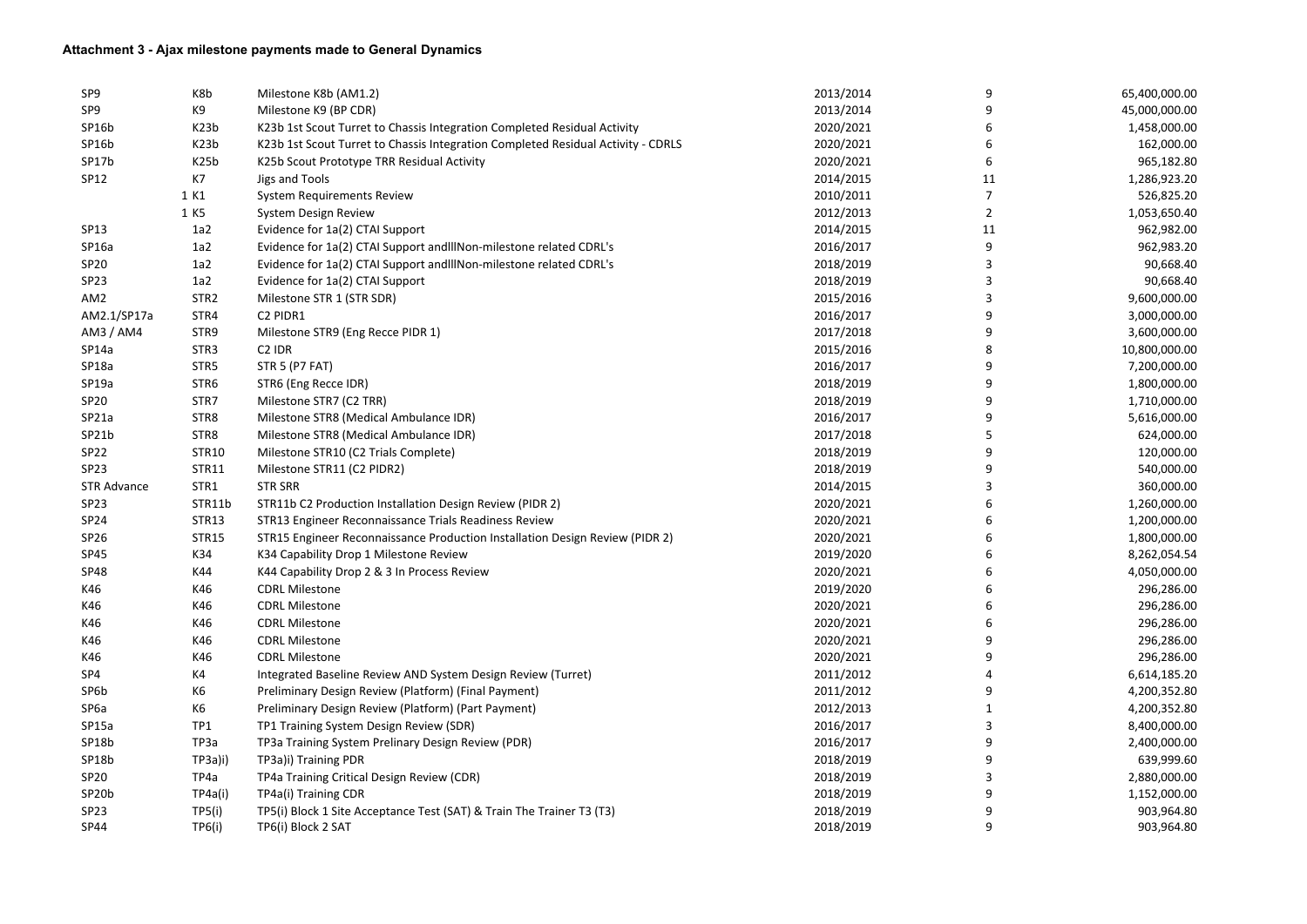| SP18b              | TP3b             | TP3b Training PDR Complete, less LFMS                                                | 2019/2020 | 3  | 159,999.60    |
|--------------------|------------------|--------------------------------------------------------------------------------------|-----------|----|---------------|
| SP40               | TP <sub>5a</sub> | TP5a Block 1 SAT & T3 - ARES Operator Training Readiness                             | 2020/2021 | 9  | 213,060.00    |
| SP34c              | TP3c             | TP3c Training PDR Complete, including LFMS                                           | 2019/2020 | 9  | 400,000.80    |
| SP36b              | TP4b             | TP4b Training CDR - Closeout for initial system reviews (excluding AT, MTE and LFMS) | 2020/2021 | 9  | 352,719.60    |
| SP32b              | TP <sub>2</sub>  | TP2 Purchases Orders Placed for Training Equipment                                   | 2015/2016 | 12 | 1,800,000.00  |
| SP18b              | TP3a             | TP3a Training System Prelinary Design Review (PDR)                                   | 2016/2017 | 9  | 1,200,000.00  |
| SP18b              | TP3a)i)          | TP3a)i) Training PDR                                                                 | 2018/2019 | 9  | 320,000.40    |
| SP <sub>20</sub>   | TP4a             | TP4a Training Critical Design Review (CDR)                                           | 2018/2019 | 3  | 7,800,000.00  |
| SP <sub>20</sub> b | TP4a(i)          | TP4a(i) Training CDR                                                                 | 2018/2019 | 9  | 3,120,000.00  |
| SP <sub>23</sub>   | TP5(i)           | TP5(i) Block 1 Site Acceptance Test (SAT) & Train The Trainer T3 (T3)                | 2018/2019 |    | 4,200,000.00  |
| SP44               | TP6(i)           | TP6(i) Block 2 SAT                                                                   | 2018/2019 | 9  | 4,500,000.00  |
| SP18b              | TP3b             | TP3b Training PDR Complete, less LFMS                                                | 2019/2020 |    | 80,000.40     |
| SP40               | TP <sub>5a</sub> | TP5a Block 1 SAT & T3 - ARES Operator Training Readiness                             | 2020/2021 | 9  | 433,029.19    |
| SP34c              | TP3c             | TP3c Training PDR Complete, including LFMS                                           | 2019/2020 | 9  | 199,999.20    |
| SP36b              | TP4b             | TP4b Training CDR - Closeout for initial system reviews (excluding AT, MTE and LFMS) | 2020/2021 | 9  | 955,280.40    |
| SP36b              | TP4c             | TP4c Training CDR - Closeout for AT, MTE and LFMS                                    | 2020/2021 | 6  | 2,100,000.00  |
| SP <sub>28</sub>   | N/A              | Milestone PP1 Post Facilities Sub Contract Award Review for LM and GD ELS            | 2014/2015 | 10 | 6,600,151.20  |
| SP <sub>29</sub>   | N/A              | Milestone PP3 (Manufacturing Readiness Review 1)                                     | 2015/2016 | 3  | 5,400,000.00  |
| SP32a              | N/A              | Milestone PP4 (Manufacturing Rediness Review 2)                                      | 2015/2016 | 12 | 6,240,000.00  |
| SP32b              | N/A              | Milestone PP4 (Manufacturing Rediness Review 2)                                      | 2015/2016 | 12 | 47,761,363.20 |
| SP <sub>29</sub>   | N/A              | PP2 Major Assembly Quarterly Stage Payment Criteria                                  | 2014/2015 | 12 | 76,800,000.00 |
| SP31               | N/A              | PP2 Major Assembly Quarterly Stage Payment Criteria                                  | 2015/2016 | 6  | 53,895,000.00 |
| SP32b              | N/A              | PP2 Major Assembly Quarterly Stage Payment Criteria                                  | 2015/2016 | 9  | 17,295,151.20 |
| SP32C              | N/A              | PP2 Major Assembly Quarterly Stage Payment Criteria                                  | 2015/2016 | 12 | 30,268,108.80 |
| SP33               | N/A              | PP2 Major Assembly Quarterly Stage Payment Criteria                                  | 2016/2017 |    | 4,199,848.80  |
| SP34a              | N/A              | PP2 Major Assembly Quarterly Stage Payment Criteria                                  | 2016/2017 |    | 50,098,140.00 |
| SP35a              | N/A              | PP2 Major Assembly Quarterly Stage Payment Criteria                                  | 2016/2017 | 6  | 80,121,824.40 |
| SP36a              | N/A              | PP2 Major Assembly Quarterly Stage Payment Criteria                                  | 2016/2017 | 12 | 61,872,078.00 |
| SP38b              | N/A              | PP2 Major Assembly Quarterly Stage Payment Criteria                                  | 2017/2018 | 6  | 18,292,332.00 |
| SP39               | N/A              | PP2 Major Assembly Quarterly Stage Payment Criteria                                  | 2018/2019 | 3  | 9,146,166.00  |
| <b>SP40</b>        | N/A              | PP2 Major Assembly Quarterly Stage Payment Criteria                                  | 2018/2019 | 3  | 10,289,437.20 |
| <b>SP42</b>        | N/A              | PP2 Major Assembly Quarterly Stage Payment Criteria                                  | 2018/2019 | 9  | 19,435,603.20 |
| SP43               | N/A              | PP2 Major Assembly Quarterly Stage Payment Criteria                                  | 2018/2019 | 9  | 9,718,465.20  |
| SP44               | N/A              | PP2 Major Assembly Quarterly Stage Payment Criteria                                  | 2018/2019 | 9  | 10,288,999.20 |
| SP46b              | N/A              | PP2 Major Assembly Quarterly Stage Payment Criteria                                  | 2018/2019 | 9  | 9,123,300.00  |
| SP46a              | N/A              | PP2 Major Assembly Quarterly Stage Payment Criteria                                  | 2019/2020 |    | 12,598,617.19 |
| <b>SP47</b>        | N/A              | PP2 Major Assembly Quarterly Stage Payment Criteria                                  | 2019/2020 | 6  | 58,481,794.80 |
| <b>SP48</b>        | N/A              | PP2 Major Assembly Quarterly Stage Payment Criteria                                  | 2019/2020 | 9  | 59,651,300.40 |
| SP <sub>50</sub>   | N/A              | PP2 Major Assembly Quarterly Stage Payment Criteria                                  | 2020/2021 |    | 31,961,834.98 |
| SP51               | N/A              | PP2 Major Assembly Quarterly Stage Payment Criteria                                  | 2020/2021 |    | 18,242,586.05 |
| <b>SP52</b>        | N/A              | PP2 Major Assembly Quarterly Stage Payment Criteria                                  | 2020/2021 |    | 17,670,950.68 |
| AM3 / AM4          | PP7b             | PP7b First Production ARES D1 Vehicle Delivered                                      | 2019/2020 |    | 1,700,991.60  |
| SP <sub>23</sub>   | PP <sub>6a</sub> | PP6a First Production AJAX D1 Vehicle Delivered                                      | 2020/2021 |    | 1,080,000.00  |
| SP46               | PP7d             | PP7d First Production ATLAS D1 Vehicle Delivered                                     | 2020/2021 | 6  | 240,000.00    |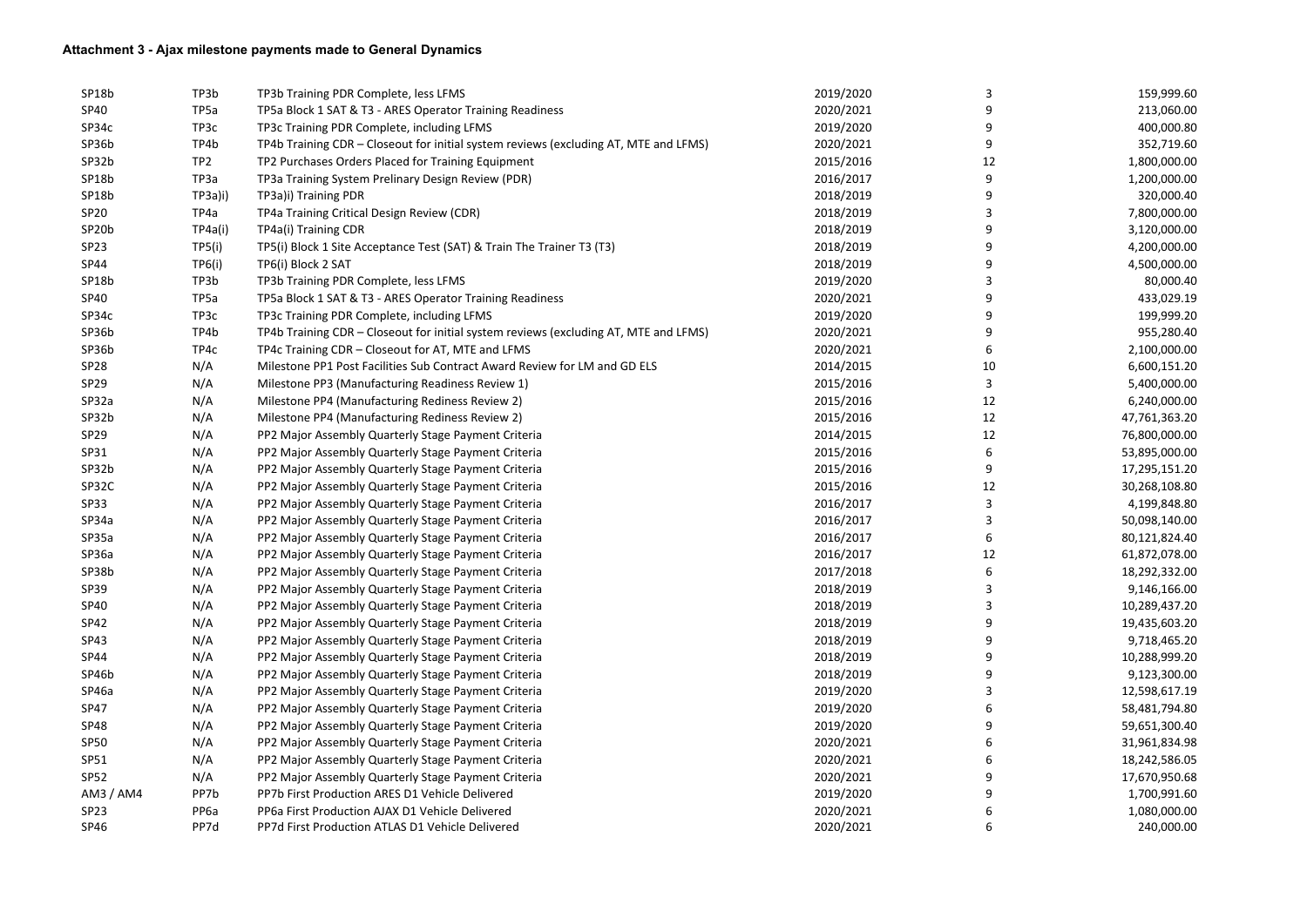### **Attachment 3 - Ajax milestone payments made to General Dynamics**

| <b>SP47</b> | PP7c            | PP7c First Production APOLLO D1 Vehicle Delivered | 2020/2021 | 6  | 240,000.00    |
|-------------|-----------------|---------------------------------------------------|-----------|----|---------------|
| <b>SP47</b> | PP7e            | PP7e First Production ATHENA D1 Vehicle Delivered | 2020/2021 |    | 240,000.00    |
| <b>SP36</b> | PP <sub>9</sub> | PP9 Procurement of Parts                          | 2016/2017 | 9  | 1,386,000.00  |
| SP37b       | PP <sub>9</sub> | PP9 Procurement of Parts                          | 2017/2018 | 5  | 4,144,070.40  |
| SP38b       | PP <sub>9</sub> | PP9 Procurement of Parts                          | 2017/2018 |    | 61,466,821.20 |
| SP39        | PP <sub>9</sub> | PP9 Procurement of Parts                          | 2017/2018 |    | 38,395,610.40 |
| SP40        | PP <sub>9</sub> | PP9 Procurement of Parts                          | 2017/2018 | 9  | 40,190,404.80 |
| SP41a       | PP <sub>9</sub> | PP9 Procurement of Parts                          | 2018/2019 |    | 2,149,588.80  |
| SP42a       | PP <sub>9</sub> | PP9 Procurement of Parts                          | 2018/2019 | 8  | 56,351,392.80 |
| SP43a       | PP <sub>9</sub> | PP9 Procurement of Parts                          | 2018/2019 | 8  | 40,334,406.00 |
| SP44        | PP <sub>9</sub> | PP9 Procurement of Parts                          | 2018/2019 | 9  | 38,939,500.80 |
| <b>SP45</b> | PP <sub>9</sub> | PP9 Procurement of Parts                          | 2018/2019 | 9  | 1,446,165.00  |
| SP46        | PP <sub>9</sub> | PP9 Procurement of Parts                          | 2018/2019 | 9  | 60,009,407.80 |
| SP45b       | PP <sub>9</sub> | PP9 Procurement of Parts                          | 2019/2020 |    | 361,540.91    |
| SP46b       | PP <sub>9</sub> | PP9 Procurement of Parts                          | 2019/2020 |    | 23,722,619.21 |
| <b>SP47</b> | PP <sub>9</sub> | PP9 Procurement of Parts                          | 2019/2020 | 6  | 44,252,097.60 |
| <b>SP48</b> | PP <sub>9</sub> | PP9 Procurement of Parts                          | 2019/2020 | 9  | 54,874,735.57 |
| SP49        | PP <sub>9</sub> | PP9 Procurement of Parts                          | 2020/2021 |    | 2,082,667.86  |
| <b>SP50</b> | PP <sub>9</sub> | PP9 Procurement of Parts                          | 2020/2021 |    | 42,594,484.94 |
| SP51        | PP <sub>9</sub> | PP9 Procurement of Parts                          | 2020/2021 | 8  | 39,871,502.04 |
| <b>SP52</b> | PP <sub>9</sub> | PP9 Procurement of Parts                          | 2020/2021 | 9  | 39,623,393.71 |
| SP37c       | <b>PP10</b>     | PP10 Hull Fabrication Complete                    | 2017/2018 |    | 1,255,778.40  |
| SP38b       | <b>PP10</b>     | PP10 Hull Fabrication Complete                    | 2017/2018 | 6  | 44,703,142.80 |
| SP39        | <b>PP10</b>     | PP10 Hull Fabrication Complete                    | 2017/2018 | 9  | 29,410,330.80 |
| SP40b       | <b>PP10</b>     | PP10 Hull Fabrication Complete                    | 2018/2019 | 3  | 28,270,822.80 |
| SP41a       | <b>PP10</b>     | PP10 Hull Fabrication Complete                    | 2018/2019 | 3  | 2,069,122.80  |
| SP42a       | <b>PP10</b>     | PP10 Hull Fabrication Complete                    | 2018/2019 | 8  | 45,134,882.40 |
| SP43b       | PP10i           | PP10 Hull Fabrication Complete                    | 2018/2019 | 9  | 29,963,040.00 |
| SP44        | <b>PP10</b>     | PP10 Hull Fabrication Complete                    | 2018/2019 | 9  | 20,823,000.00 |
| <b>SP45</b> | <b>PP10</b>     | PP10 Hull Fabrication Complete                    | 2018/2019 | 9  | 336,000.00    |
| SP44a       | PP10iia         | PP10 Hull Fabrication Complete                    | 2019/2020 | 3  | 3,123,489.60  |
| SP45a       | PP10iia         | PP10 Hull Fabrication Complete                    | 2019/2020 | 3  | 74,698.80     |
| SP45h       | PP10iih         | PP10 Hull Fabrication Complete                    | 2019/2020 | 3  | 1,200,000.00  |
| SP43c       | PP10iia         | PP10 Hull Fabrication Complete                    | 2019/2020 | 3  | 2,996,304.00  |
| SP44b       | PP10iib         | PP10 Hull Fabrication Complete                    | 2019/2020 | 3  | 3,123,489.60  |
| SP45b       | PP10iib         | PP10 Hull Fabrication Complete                    | 2019/2020 |    | 37,348.80     |
| SP43d       | PP10iib         | PP10 Hull Fabrication Complete                    | 2019/2020 |    | 2,996,304.00  |
| SP44c       | PP10iic         | PP10 Hull Fabrication Complete                    | 2019/2020 | 6  | 2,082,326.40  |
| SP45c       | PP10iic         | PP10 Hull Fabrication Complete                    | 2019/2020 | 9  | 336,144.00    |
| SP45d       | PP10iid         | PP10 Hull Fabrication Complete                    | 2019/2020 | 9  | 261,445.20    |
| SP46a       | PP10ia          | PP10 Hull Fabrication Complete                    | 2019/2020 | 9  | 4,023,404.40  |
| SP48a       | <b>PP10</b>     | PP10 Hull Fabrication Complete                    | 2019/2020 | 9  | 41,222,391.00 |
| SP48b       | <b>PP10</b>     | PP10 Hull Fabrication Complete                    | 2019/2020 | 12 | 41,222,391.00 |
| SP44d       | PP10iid         | PP10 Hull Fabrication Complete                    | 2019/2020 | 9  | 3,123,489.60  |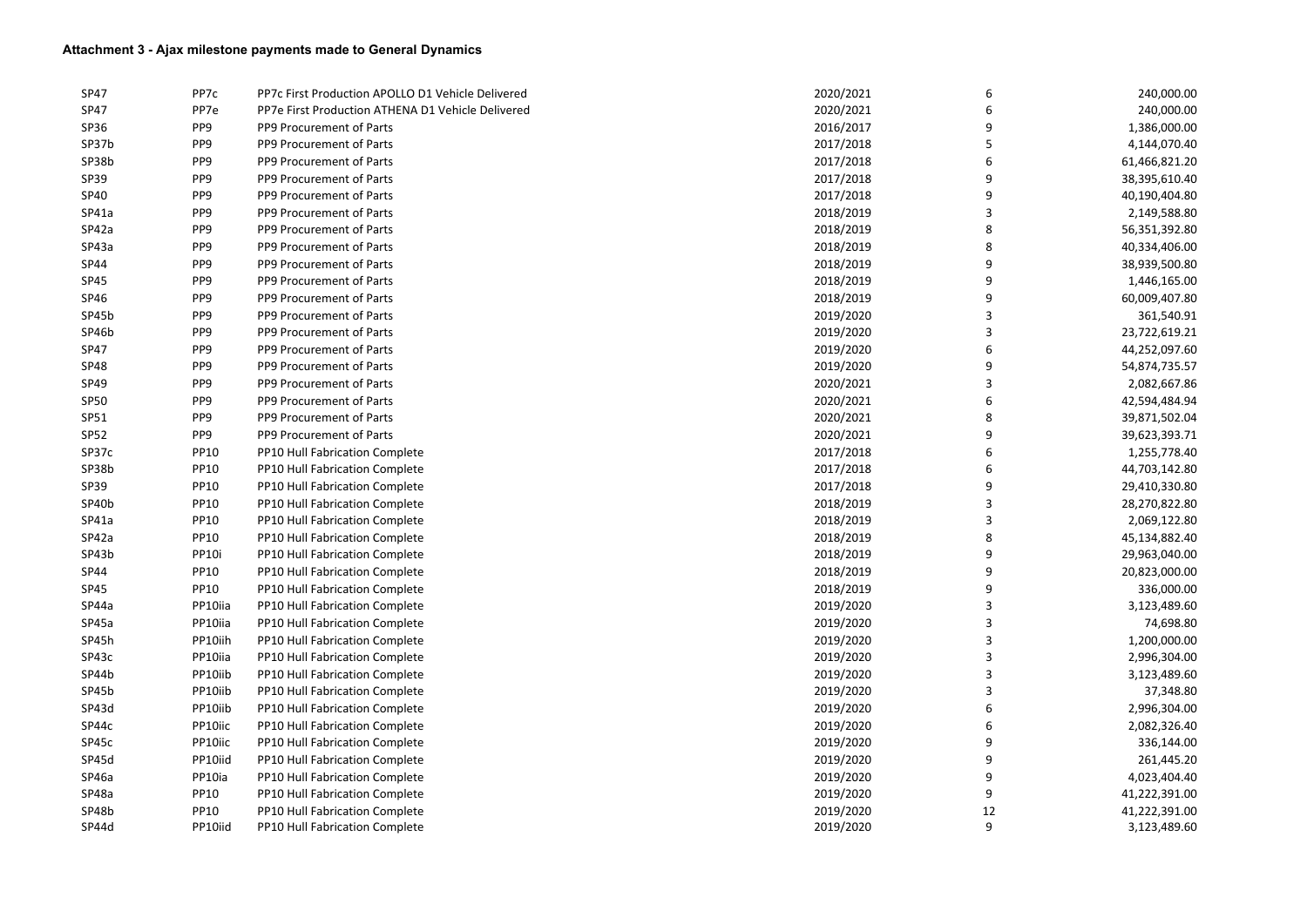| SP46b       | PP10ib      | PP10 Hull Fabrication Complete  | 2019/2020 | 12 | 16,093,616.40 |
|-------------|-------------|---------------------------------|-----------|----|---------------|
| SP49        | <b>PP10</b> | PP10 Hull Fabrication Complete  | 2019/2020 | 12 | 3,896,383.20  |
| SP44e       | PP10iie     | PP10 Hull Fabrication Complete  | 2019/2020 | 9  | 3,123,489.60  |
| SP45e       | PP10iie     | PP10 Hull Fabrication Complete  | 2019/2020 | 9  | 224,095.20    |
| <b>SP50</b> | <b>PP10</b> | PP10 Hull Fabrication Complete  | 2020/2021 | 6  | 22,896,523.20 |
| SP45f       | PP10iif     | PP10 Hull Fabrication Complete  | 2020/2021 | 6  | 149,397.60    |
| SP51        | <b>PP10</b> | PP10 Hull Fabrication Complete  | 2020/2021 | 9  | 40,139,889.60 |
| SP46c       | PP10ic      | PP10 Hull Fabrication Complete  | 2020/2021 | 9  | 4,023,404.40  |
| <b>SP52</b> | <b>PP10</b> | PP10 Hull Fabrication Complete  | 2020/2021 | 9  | 64,539,973.63 |
| SP39b       | PP10a       | PP10a Turret Ready for Shipping | 2018/2019 |    | 5,993,875.20  |
| SP40c       | PP10a       | PP10a Turret Ready for Shipping | 2018/2019 | 8  | 7,750,305.60  |
| SP41b       | PP10a       | PP10a Turret Ready for Shipping | 2018/2019 | 9  | 690,999.60    |
| SP42        | PP10a       | PP10a Turret Ready for Shipping | 2019/2020 |    | 23,735,982.00 |
| SP43b       | PP10a       | PP10a Turret Ready for Shipping | 2019/2020 |    | 7,131,999.60  |
| SP43c       | PP10a       | PP10a Turret Ready for Shipping | 2019/2020 |    | 9,509,332.80  |
| SP43d       | PP10a       | PP10a Turret Ready for Shipping | 2019/2020 | 6  | 2,377,333.20  |
| <b>SP47</b> | PP10a       | PP10a Turret Ready for Shipping | 2019/2020 | 6  | 92,396,021.78 |
| SP48        | PP10a       | PP10a Turret Ready for Shipping | 2019/2020 | 9  | 7,690,987.20  |
| SP49        | PP10a       | PP10a Turret Ready for Shipping | 2020/2021 | 9  | 4,343,162.21  |
| SP39        | PP11a       | PP11 Vehicle FAT Complete       | 2018/2019 |    | 2,017,170.00  |
| SP39c       | PP11b       | PP11 Vehicle FAT Complete       | 2018/2019 | 9  | 2,306,295.60  |
| SP40        | PP11a       | PP11 Vehicle FAT Complete       | 2018/2019 | 3  | 3,319,624.80  |
| SP40D       | PP11b       | PP11 Vehicle FAT Complete       | 2018/2019 | 9  | 3,414,470.40  |
| SP41b       | PP11a       | PP11 Vehicle FAT Complete       | 2018/2019 | 9  | 410,810.40    |
| SP42b       | PP11a       | PP11 Vehicle FAT Complete       | 2018/2019 | 9  | 10,531,472.00 |
| SP43b       | PP11a       | PP11 Vehicle FAT Complete       | 2018/2019 | 9  | 1,557,483.60  |
| SP39d       | PP11c       | PP11 Vehicle FAT Complete       | 2019/2020 | 3  | 101,828.40    |
| SP40c       | PP11c       | PP11 Vehicle FAT Complete       | 2019/2020 |    | 625,263.60    |
| SP40D       | PP11d       | PP11 Vehicle FAT Complete       | 2019/2020 | 6  | 740,538.00    |
| SP40e       | PP11e       | PP11 Vehicle FAT Complete       | 2019/2020 | 9  | 734,382.00    |
| SP41c       | PP11b       | PP11 Vehicle FAT Complete       | 2019/2020 | 12 | 34,234.80     |
| SP42c       | PP11b       | PP11 Vehicle FAT Complete       | 2019/2020 | 12 | 1,206,771.60  |
| <b>SP47</b> | PP11        | PP11 Vehicle FAT Complete       | 2020/2021 | 6  | 852,013.20    |
| SP39f       | PP11e       | PP11 Vehicle FAT Complete       | 2020/2021 | 6  | 159,063.60    |
| SP40f       | PP11f       | PP11 Vehicle FAT Complete       | 2019/2020 | 12 | 729,877.20    |
| SP41d       | PP11c       | PP11 Vehicle FAT Complete       | 2020/2021 | 9  | 117,916.80    |
| SP42d       | PP11c       | PP11 Vehicle FAT Complete       | 2019/2020 | 12 | 3,903,838.80  |
| SP43c       | PP11b       | PP11 Vehicle FAT Complete       | 2020/2021 | 6  | 3,743,756.40  |
| <b>SP48</b> | PP11        | PP11 Vehicle FAT Complete       | 2020/2021 | 6  | 15,402,632.40 |
| SP41e       | PP11d       | PP11 Vehicle FAT Complete       | 2020/2021 | 9  | 121,722.00    |
| SP42e       | PP11d       | PP11 Vehicle FAT Complete       | 2020/2021 | 9  | 1,840,368.00  |
| SP43d       | PP11c       | PP11 Vehicle FAT Complete       | 2020/2021 | 9  | 5,585,018.40  |
| SP42f       | PP11e       | PP11 Vehicle FAT Complete       | 2020/2021 | 9  | 1,492,296.00  |
| SP39c       | PP12a       | PP12 Vehicle Delivered to POD   | 2018/2019 | 9  | 1,422,000.00  |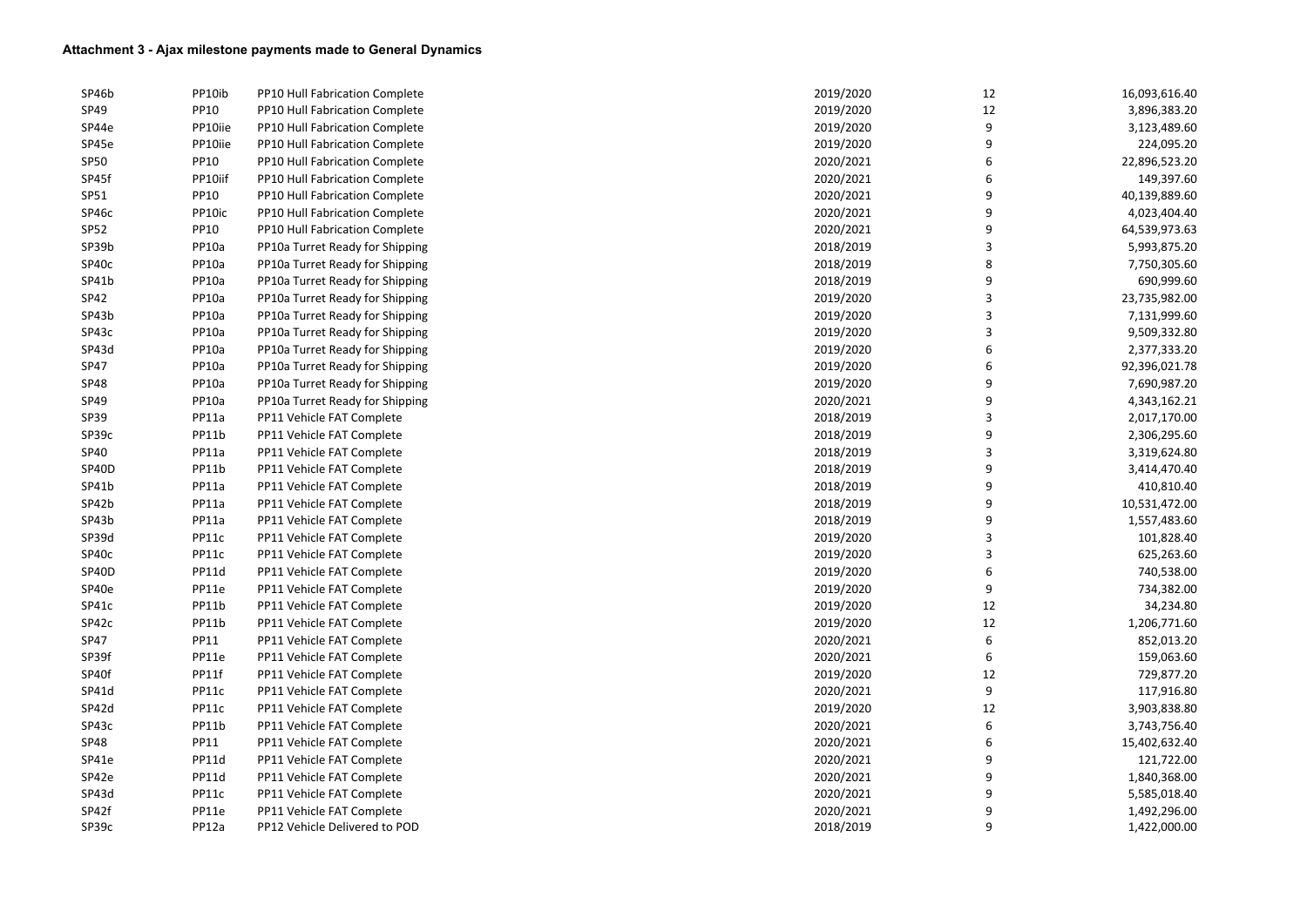| SP39d            | PP12b       | PP12 Vehicle Delivered to POD                   | 2019/2020 | 3  | 5,961,016.00  |
|------------------|-------------|-------------------------------------------------|-----------|----|---------------|
| SP40a            | PP12a       | PP12 Vehicle Delivered to POD                   | 2019/2020 |    | 2,784,768.00  |
| SP40b            | PP12b       | PP12 Vehicle Delivered to POD                   | 2019/2020 | 9  | 727,990.07    |
| SP40c            | PP12c       | PP12 Vehicle Delivered to POD                   | 2020/2021 |    | 2,421,294.83  |
| SP41a            | PP12a       | PP12 Vehicle Delivered to POD                   | 2020/2021 | 9  |               |
| <b>SP47</b>      | <b>PP12</b> | PP12 Vehicle Delivered to POD                   | 2020/2021 |    | 12,865,051.20 |
| SP40D            | PP12d       | PP12 Vehicle Delivered to POD                   | 2020/2021 | 9  | 262,805.74    |
| SP41b            | PP12b       | PP12 Vehicle Delivered to POD                   | 2020/2021 |    |               |
| SP48             | <b>PP12</b> | PP12 Vehicle Delivered to POD                   | 2020/2021 |    | 488,046.00    |
| SP41c            | PP12c       | PP12 Vehicle Delivered to POD                   | 2020/2021 |    |               |
| SP <sub>28</sub> | N/A         | PP5 - Programme Management Office (PMO) Service | 2014/2015 | 10 | 1,200,000.00  |
| <b>SP30</b>      | N/A         | PP5 - Programme Management Office (PMO) Service | 2015/2016 |    | 1,829,566.80  |
| SP31             | N/A         | PP5 - Programme Management Office (PMO) Service | 2015/2016 | 6  | 1,259,350.80  |
| SP32b            | N/A         | PP5 - Programme Management Office (PMO) Service | 2015/2016 | 12 | 119,566.80    |
| SP34a            | N/A         | PP5 - Programme Management Office (PMO) Service | 2016/2017 |    | 3,717,272.40  |
| SP35a            | N/A         | PP5 - Programme Management Office (PMO) Service | 2016/2017 | 6  | 2,068,363.20  |
| SP36a            | N/A         | PP5 - Programme Management Office (PMO) Service | 2016/2017 | 9  | 2,068,363.20  |
| SP38a            | N/A         | PP5 - Programme Management Office (PMO) Service | 2017/2018 |    | 4,396,261.20  |
| SP39             | N/A         | PP5 - Programme Management Office (PMO) Service | 2017/2018 |    | 2,277,756.00  |
| SP40             | N/A         | PP5 - Programme Management Office (PMO) Service | 2017/2018 |    | 2,277,756.00  |
| SP42             | N/A         | PP5 - Programme Management Office (PMO) Service | 2018/2019 | 8  | 4,908,940.80  |
| SP43             | N/A         | PP5 - Programme Management Office (PMO) Service | 2018/2019 |    | 2,477,365.20  |
| SP44             | N/A         | PP5 - Programme Management Office (PMO) Service | 2018/2019 |    | 2,477,365.20  |
| SP46             | N/A         | PP5 - Programme Management Office (PMO) Service | 2019/2020 |    | 4,841,290.80  |
| <b>SP47</b>      | N/A         | PP5 - Programme Management Office (PMO) Service | 2019/2020 |    | 2,415,172.80  |
| <b>SP48</b>      | N/A         | PP5 - Programme Management Office (PMO) Service | 2019/2020 |    | 2,415,172.80  |
| <b>SP50</b>      | N/A         | PP5 - Programme Management Office (PMO) Service | 2020/2021 |    | 4,417,285.20  |
| SP51             | N/A         | PP5 - Programme Management Office (PMO) Service | 2020/2021 | 6  | 2,160,771.60  |
| SP <sub>52</sub> | N/A         | PP5 - Programme Management Office (PMO) Service | 2020/2021 | 9  | 2,160,771.60  |
| SP37ai           | PP14        | PP14 Armour Material                            | 2016/2017 | 12 | 6,480,000.00  |
| SP37a ii         | PP14        | PP14 Armour Material                            | 2017/2018 |    | 30,461,089.20 |
| <b>SP42</b>      | PP14        | PP14 Armour Material                            | 2018/2019 | 9  | 9,567,261.60  |
| SP44             | PP14        | PP14 Armour Material                            | 2018/2019 | 9  | 15,167,997.60 |
| SP46             | PP14        | PP14 Armour Material                            | 2018/2019 | 9  | 10,407,735.60 |
| SP47a            | PP14a       | PP14 Armour Material                            | 2018/2019 | 12 | 22,766,845.20 |
| SP47b            | PP14b       | PP14 Armour Material                            | 2019/2020 | 3  | 9,365,984.40  |
| SP <sub>50</sub> | PP14        | PP14 Armour Material                            | 2020/2021 | 3  | 53,037,706.80 |
| <b>SP56</b>      | PP14        | PP14 Armour Material                            | 2020/2021 | 9  | 6,776,041.20  |
| SP58             | PP14        | PP14 Armour Material                            | 2020/2021 | 9  | 2,662,124.40  |
| SP59             | PP14        | PP14 Armour Material                            | 2020/2021 | 9  | 13,723,410.00 |
| SP42             | <b>PP15</b> | PP15 Training Armour Delivery                   | 2018/2019 | 9  | 207,000.00    |
| SP39b            | IISS1       | IISS1 (Spares Hardware Delivery)                | 2018/2019 | 3  | 27,840,000.00 |
| SP39c            | IISS1b      | <b>IISS1b (Spares Hardware Delivery)</b>        | 2018/2019 | 9  | 15,879,085.20 |
| SP40             | IISS1c      | <b>IISS1c Tranche 1 Spares Delivery</b>         | 2019/2020 | 6  | 10,215,844.38 |